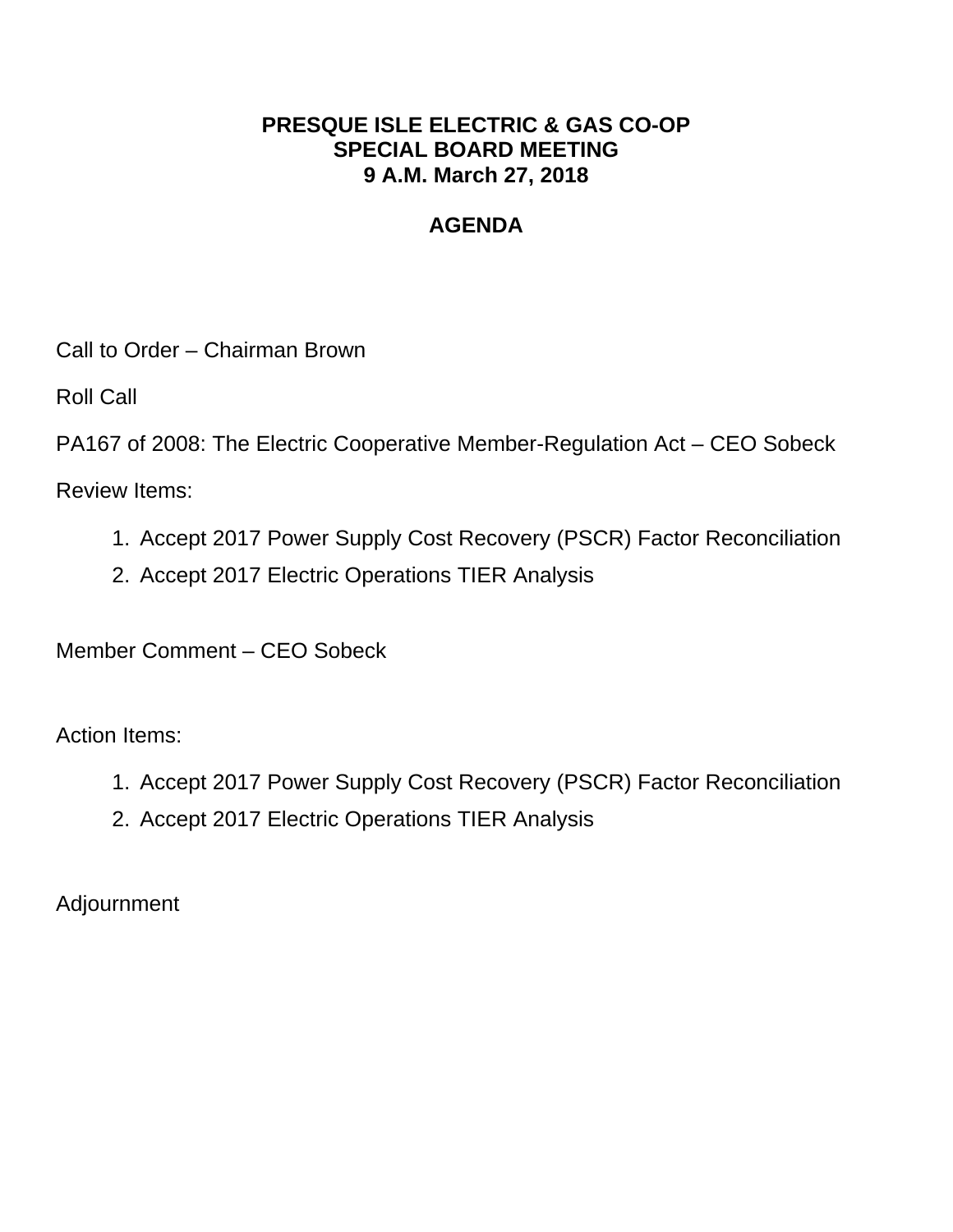#### **Presque Isle Electric & Gas Co-op Proposed Rate, Tariff and Billing Rules Changes Open Member Meeting: March 27, 2018** Page 1

|                                                                              | <b>Proposed Changes At A Glance</b>                                    |                                              |  |  |  |  |  |
|------------------------------------------------------------------------------|------------------------------------------------------------------------|----------------------------------------------|--|--|--|--|--|
| 1. Reconcile 2017 Power Supply                                               |                                                                        |                                              |  |  |  |  |  |
| <b>Cost Recovery Factor Collections</b>                                      |                                                                        |                                              |  |  |  |  |  |
| 2. Review and accept the 2017 TIER                                           |                                                                        |                                              |  |  |  |  |  |
| Analysis.                                                                    |                                                                        |                                              |  |  |  |  |  |
|                                                                              |                                                                        |                                              |  |  |  |  |  |
|                                                                              | 1. Reconcile 2017 Power Supply Cost Recovery (PSCR) Factor Collections |                                              |  |  |  |  |  |
| <b>Existing Situation</b>                                                    | <b>Proposed Action</b>                                                 | <b>Management Recommends</b>                 |  |  |  |  |  |
| o Power supply costs from Wolverine                                          | o Accept the reconciliation of the 2017 PSCR                           | o Approval of the Proposed                   |  |  |  |  |  |
| Power Supply Cooperative (WPSC)                                              | Factor cummulative over-collection of \$191,081.53.                    | Power Supply Cost Recovery                   |  |  |  |  |  |
| are passed through at cost to the members                                    |                                                                        | Reconciliation net over-recovery             |  |  |  |  |  |
| of Presque Isle Electric & Gas Co-op.                                        |                                                                        | of \$191,081.53.                             |  |  |  |  |  |
| o PIE&G, working with WPSC                                                   |                                                                        | o The over-collection of \$191,081.53 will   |  |  |  |  |  |
| establishes a factor to collect or return                                    |                                                                        | continue to be refunded for the remainder of |  |  |  |  |  |
| power supply costs (PSCR) that are                                           |                                                                        | the 2018 calendar year.                      |  |  |  |  |  |
| above or below the base energy rates,                                        |                                                                        |                                              |  |  |  |  |  |
| based upon cost and sales forecasts.                                         |                                                                        |                                              |  |  |  |  |  |
| o This PSCR Factor collection is                                             |                                                                        |                                              |  |  |  |  |  |
| reconciled annually with actual costs                                        |                                                                        |                                              |  |  |  |  |  |
| and the difference is either returned or                                     |                                                                        |                                              |  |  |  |  |  |
| charged to the membership.                                                   |                                                                        |                                              |  |  |  |  |  |
| o The reconciliation for the 12 month                                        |                                                                        |                                              |  |  |  |  |  |
| period ending December 31, 2017                                              |                                                                        |                                              |  |  |  |  |  |
| indicates that there was an over-                                            |                                                                        |                                              |  |  |  |  |  |
| collection of \$190,081.53 This amount<br>has been rolled into the 2018 PSCR |                                                                        |                                              |  |  |  |  |  |
| factor and is currently being refunded                                       |                                                                        |                                              |  |  |  |  |  |
| to the membership throughout the 2018                                        |                                                                        |                                              |  |  |  |  |  |
| calendar year.                                                               |                                                                        |                                              |  |  |  |  |  |
|                                                                              | 2. Review and accept the 2017 TIER Analysis                            |                                              |  |  |  |  |  |
| <b>Existing Situation</b>                                                    | <b>Proposed Action</b>                                                 | <b>Management Recommends</b>                 |  |  |  |  |  |
| o The TIER analysis based upon the 2017                                      | o Accept the 2017 TIER analysis which                                  | Management recommends acceptance of the      |  |  |  |  |  |
| operating year indicates an Adjusted TIER                                    | establishes an adjusted TIER of 1.60 and                               | 2017 TIER analysis.                          |  |  |  |  |  |
| of 1.60. Management has reviewed this                                        | indicates no adjustment to revenue is                                  |                                              |  |  |  |  |  |
| analysis with the board.                                                     | necessary.                                                             |                                              |  |  |  |  |  |
|                                                                              |                                                                        |                                              |  |  |  |  |  |
|                                                                              |                                                                        |                                              |  |  |  |  |  |
|                                                                              |                                                                        |                                              |  |  |  |  |  |
|                                                                              |                                                                        |                                              |  |  |  |  |  |
|                                                                              |                                                                        |                                              |  |  |  |  |  |
|                                                                              |                                                                        |                                              |  |  |  |  |  |
|                                                                              |                                                                        |                                              |  |  |  |  |  |
|                                                                              |                                                                        |                                              |  |  |  |  |  |
|                                                                              |                                                                        |                                              |  |  |  |  |  |
|                                                                              |                                                                        |                                              |  |  |  |  |  |
|                                                                              |                                                                        |                                              |  |  |  |  |  |
|                                                                              |                                                                        |                                              |  |  |  |  |  |
|                                                                              |                                                                        |                                              |  |  |  |  |  |
|                                                                              |                                                                        |                                              |  |  |  |  |  |
|                                                                              |                                                                        |                                              |  |  |  |  |  |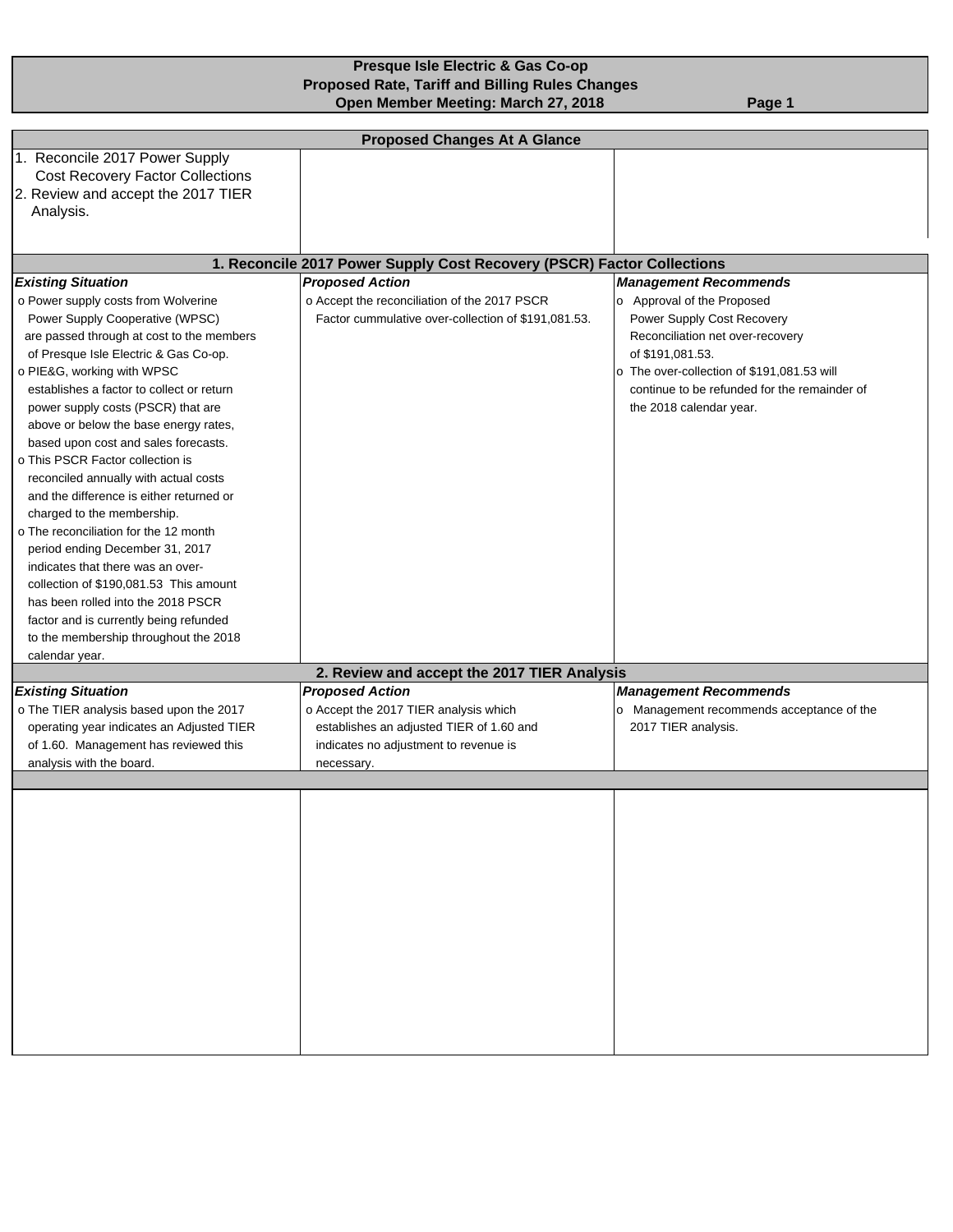## **PRESQUE ISLE ELECTRIC & GAS CO-OP BOARD RESOLUTION MARCH 27, 2018**

# **RESOLUTION 2018-MR-01 2017 POWER SUPPLY COST RECOVERY (PSCR) FACTOR RECONCILIATION**

**WHEREAS,** PIE&G transitioned to member-regulation with an effective date of September 23, 2012 thus providing that its electric rates, charges, accounting standards, billing practices, and terms and conditions of service are under authority of the board of directors and not the Michigan Public Service Commission (MPSC); and

**WHEREAS,** PIE&G staff has reviewed the 2017 PSCR Factor reconciliation exhibits with the Board of Directors; and

**WHEREAS,** the 2017 PSCR Factor reconciliation indicates that PIE&G has experienced a cumulative over-collection of power supply costs of [\\$191,081.53](https://191,081.53) for the 12 month period ending December 31, 2017; and

**WHEREAS,** PIE&G has incorporated the over-collection of [\\$191,081.53](https://191,081.53) into its 2018 PSCR Factor application.

**NOW BE IT HEREBY RESOLVED** that the PIE&G Board of Directors accepts management's 2017 ELECTRIC PSCR Factor reconciliation analysis, which indicates an over-collection of [\\$191,081.53](https://191,081.53) and directs management to continue refunding this amount from the membership through the use of the 2018 PSCR Factor.

## **CERTIFICATION**

I, Sandra Borowicz, Secretary of the Board of Directors of Presque Isle Electric & Gas Co-op, do hereby certify that the above is a true and correct copy of a resolution adopted at a special meeting of the Board of Directors of Presque Isle Electric & Gas Co-op held on March 27, 2018.

 $By:$ 

Sandra Borowicz, Secretary

Dated:  $\Box$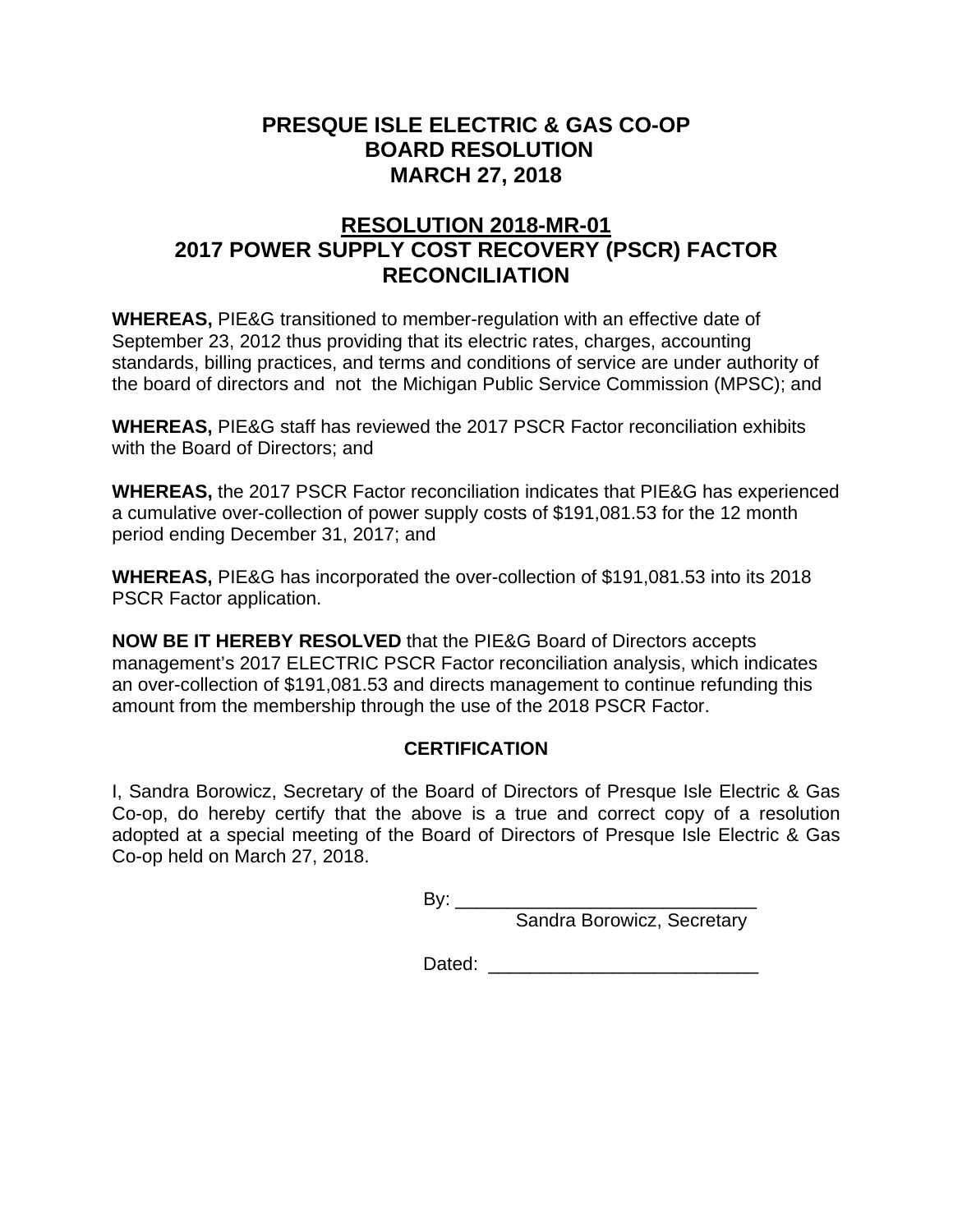#### ----------------------------------------------- MICHIGAN DEPARTMENT OF COMMERCE PUBLIC SERVICE COMMISSION MONTHLY REPORT OF POWER SUPPLY COST

This form is authorized by Act 3, P.A. 1939, as amended. Filing of this form is voluntary. However, failure to file this form or an alternative submission approved by the Commission will place you in violation of the Act.

#### **INSTRUCTIONS**

----------------------------------------------

When completed, a copy of all bills for power and fuel, and any worksheets or other documents required to support the data reported herein are to be mailed to: MICHIGAN DEPARTMENT OF COMMERCE, PUBLIC SERVICE COMMISSION, Electric Division - Audit, 6545 Mercantile, P.O. Box 30221, Lansing, Michigan 48909. Alternatively, any of the above documentation may be submitted in a microcomputer readable format approved by MPSC Staff.

For assistance or clarification, please contact the Public Service Commission Staff at: (Area Code 517) 334-6416 ========================================================================================================

#### STATUTORY REFERENCE

-------------------------------------------------------

 Section 6j(11) of Act 3, P.A. 1939, as amended, sets forth: "(1) Not more that 45 days following the last day of each billing month in which a power supply cost recovery factor has been applied to customer's bills, the utility shall file with the commission a detailed statement for that month of the revenues recorded pursuant to the power supply cost recovery factor and the allowances for cost of power supply included in the base rates established in the latest commission order for the utility, and the cost of power supply. The detailed statement shall be in the manner and form prescribed by the commission. The commission shall establish procedures for insuring that the detailed statement is promptly verified and corrected if necessary."

| 1. NAME OF REPORTING UTILITY:                                                                               | PRESQUE ISLE ELECTRIC COOPERATIVE |
|-------------------------------------------------------------------------------------------------------------|-----------------------------------|
| 2. THIS REPORT FILED FOR THE COST<br>MONTH OF:                                                              | December 2017                     |
| 3. IS THIS REPORT SUBMITTED AS AN<br>ORIGINAL OR REVISION? IF THIS IS<br>A REVISION, ATTACH AN EXPLANATION. | Original                          |
| 4. DATE OF REPORT SUBMISSION:                                                                               | None-Member Requlated             |
| 5. UTILITY REPRESENTATIVE TO WHOM<br>QUESTIONS REGARDING THIS<br><b>REPORT MAY BE DIRECTED - NAME:</b>      | Dawn Cryderman                    |
| PHONE No. (include area code):                                                                              | (989) 733-8515                    |
| 6. POWER SUPPLY COST RECOVERY FACTOR<br>AUTHORIZED (or requested):                                          | mills per kWh<br>0.870            |

Page 1 of 2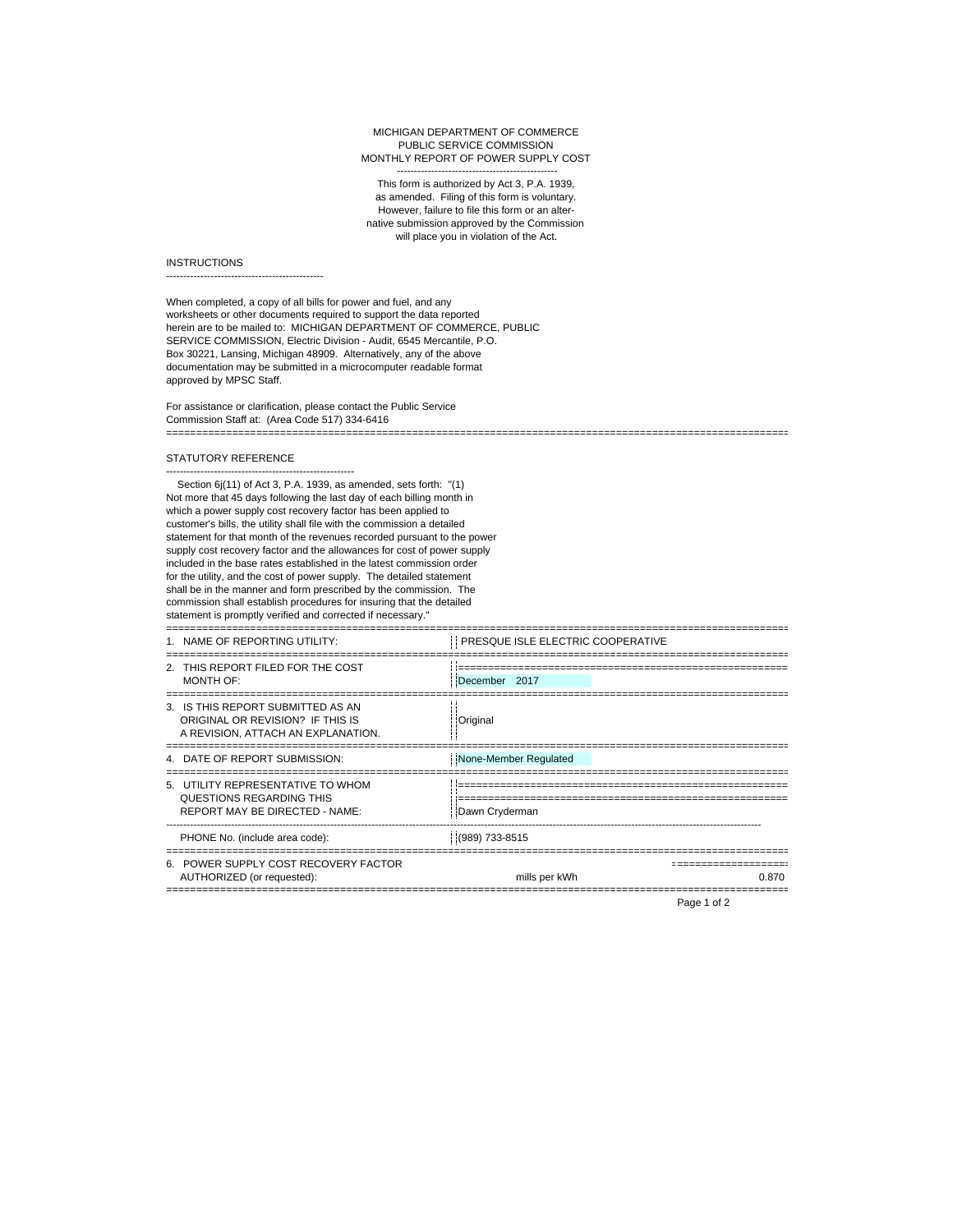| NAME OF REPORTING UTILITY:                                                                                                                             | PRESQUE ISLE ELECTRIC COOPERATIVE |               |                       |  |
|--------------------------------------------------------------------------------------------------------------------------------------------------------|-----------------------------------|---------------|-----------------------|--|
| 7. REVENUES RECORDED PURSUANT TO THE POWER SUPPLY COST<br>RECOVERY FACTOR AND THE ALLOWANCE FOR POWER SUPPLY<br>INCLUDED IN BASE RATES FOR THIS MONTH: |                                   |               |                       |  |
| a. kWh sales subject to the PSCR clause are:                                                                                                           | kWh                               |               | 20,650,998            |  |
| b. Applied PSCR factor:                                                                                                                                | mills per kWh                     |               | 0.587774085           |  |
| c. PSCR factor revenues: (a * b)                                                                                                                       |                                   | S             | 12,138.12             |  |
| d. Allowance for power supply included in case rates:                                                                                                  | mills per kWh                     |               |                       |  |
| e. Revenues collected pursuant to allowance for<br>power supply included in base rates: (a * d)                                                        |                                   | \$            | 87.85<br>1,814,190.17 |  |
| f. TOTAL POWER SUPPLY COST REVENUE: (c + e)                                                                                                            |                                   | !!\$          | 1.826.328.30          |  |
| 8. THE TOTAL COST OF POWER (from attached worksheets))                                                                                                 |                                   |               |                       |  |
| APPLICABLE TO SALES REPORTED ABOVE:                                                                                                                    |                                   | <b>18</b>     | 1.969.411.04          |  |
| 9. MONTHLY OVER(UNDER) COLLECTION : (7f-8)                                                                                                             |                                   | $\frac{1}{3}$ | (143,082.75)          |  |
| 10. TOTAL OVER/(UNDER) COLLECTION THIS PSCR YEAR                                                                                                       |                                   | $\frac{1}{2}$ | 191.697.54            |  |

11. Is there a major difference between actual and projected costs this month: Please circle Yes or No (if yes, please explain)

NO

======================================================================================================== 12. Do you anticipate any significant changes which would have an effect on next month's projected costs? Please circle Yes or No (if yes, briefly explain the change)

#### NO

| 13. Authorized refund/surcharge this month due to reconciliation of<br>prior year(s) PSCR: |                  |                 |                 |                  |                 |  |  |
|--------------------------------------------------------------------------------------------|------------------|-----------------|-----------------|------------------|-----------------|--|--|
| MEMBER REGULATED<br>Auth.PSCR adj.(m/kWh)                                                  | <b>PSCR YEAR</b> | 2016 Roll In    | Seasonal        | Year to Date     | Remaining       |  |  |
| Auth.PSCR adj.(dollars)                                                                    |                  | 8,383.52<br>\$  | \$<br>797.27 \$ | 9.060.16         | -\$<br>(676.64) |  |  |
| MEMBER REGULATED<br>Auth.PSCR adj.(m/kWh)                                                  | <b>PSCR YFAR</b> | 2016 Roll In    | Monthly         | Year to Date     | Remaining       |  |  |
| Auth.PSCR adj.(dollars)                                                                    |                  | 58,989.02<br>\$ | \$<br>5.031.01  | \$.<br>57.696.37 | -S<br>1.292.65  |  |  |

Page 2 of 2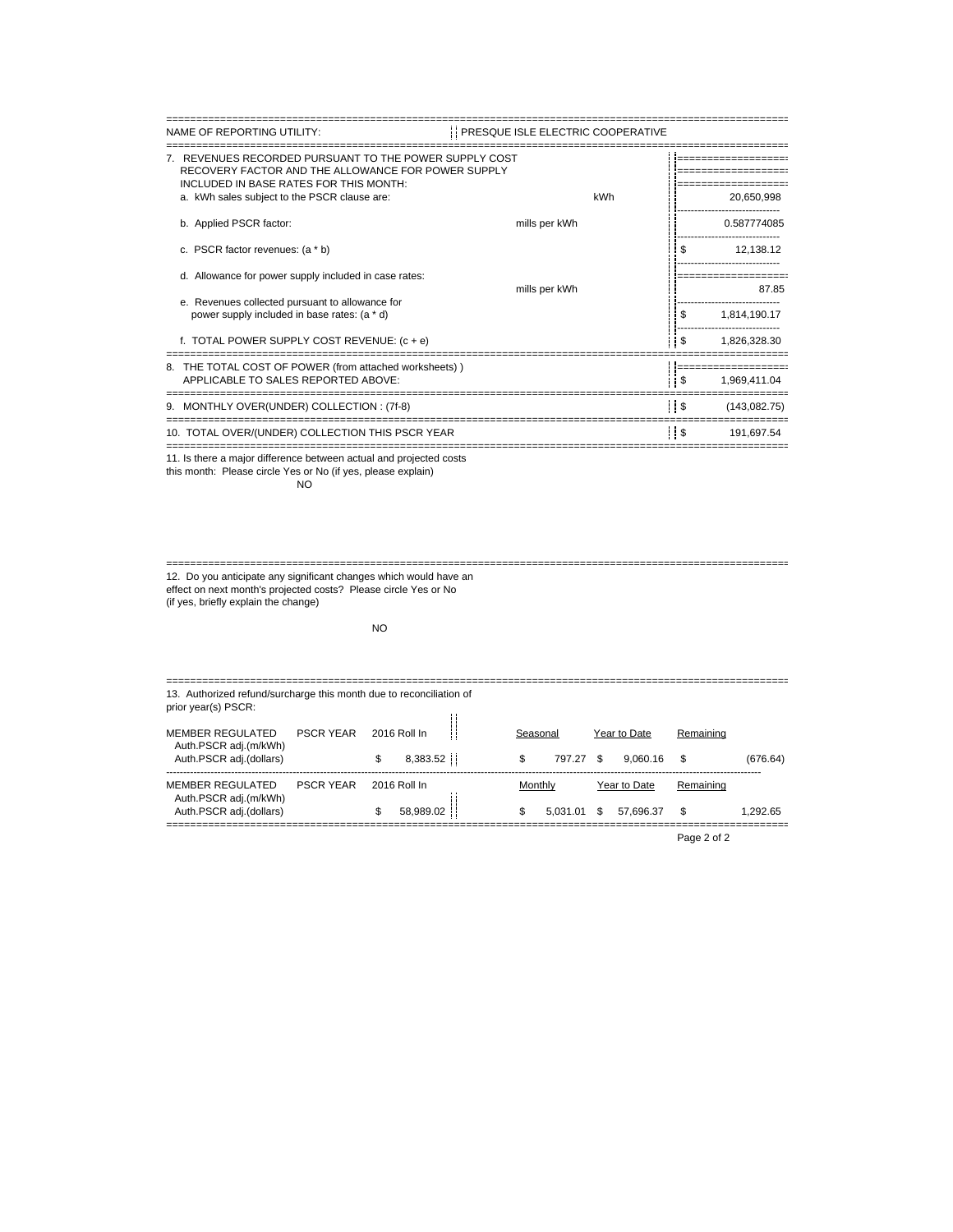|                            | NAME OF REPORTING UTILITY :                                                                                                                                  |                              |                       | PRESQUE ISLE ELECTRIC COOPERATIVE                |                                        |                                |                        | PRESQUE ISLE ELECTRIC COOPERATIVE                                       |        |                                      |                       |                           |            |          |
|----------------------------|--------------------------------------------------------------------------------------------------------------------------------------------------------------|------------------------------|-----------------------|--------------------------------------------------|----------------------------------------|--------------------------------|------------------------|-------------------------------------------------------------------------|--------|--------------------------------------|-----------------------|---------------------------|------------|----------|
|                            | 2017                                                                                                                                                         |                              |                       | December                                         |                                        |                                |                        | <b>YEAR TO DATE</b>                                                     |        |                                      |                       |                           |            |          |
|                            |                                                                                                                                                              | (ag)                         |                       | (ah)                                             | (ai)                                   | (aj)                           |                        | (ak)                                                                    |        | (al)                                 |                       |                           |            |          |
|                            | PURCHASED POWER<br>FROM WOLVERINE                                                                                                                            | *UNITS                       |                       | \$                                               | \$/Unit                                | *UNITS                         |                        | \$                                                                      |        | \$/Unit                              |                       |                           |            |          |
| 1                          | Energy-A                                                                                                                                                     |                              |                       | 23,804,073 \$ 1,351,381.03                       | 0.056771                               |                                |                        | 242, 104, 330 \$ 13, 744, 504. 91                                       |        | 0.056771                             |                       |                           |            |          |
| 2<br>3                     | Energy-C&I<br>C & I Energy Credit                                                                                                                            | 1,145,913 \$<br>1,145,913 \$ |                       | 65,054.63<br>(5,729.57)                          | 0.056771<br>(0.005000)                 | 14,827,207 \$<br>14,827,207 \$ |                        | 841,755.35<br>(74, 136.06)                                              |        | 0.056771<br>(0.005000)               |                       |                           |            |          |
| 5                          | <b>Total Energy</b>                                                                                                                                          |                              |                       | 24,949,986 \$ 1,410,706.09                       | 0.056541                               | 256,931,537 \$                 |                        | 14,512,124.20                                                           |        | 0.056482                             |                       |                           |            |          |
| 6<br>$\overline{7}$        | Demand-Rate A<br>Demand-Rate C & I                                                                                                                           | 43,882 \$<br>1,640 \$        |                       | 244,080.46<br>9,122.01                           | 5.562200<br>5.562200                   | 437,273 \$<br>24,211 \$        |                        | 2,432,199.88<br>134,666.43                                              |        | 5.562200<br>5.562200                 |                       |                           |            |          |
| 8<br>9                     | Miso-Demand Rate A<br>Miso-Demand Rate C & I                                                                                                                 | 42,222 \$<br>2,872 \$        |                       | 197,506.07<br>13,434.64                          | 4.677800<br>4.677800                   | 506,664 \$<br>34,464 \$        |                        | 2,370,072.86<br>161,215.69                                              |        | 4.677800<br>4.677800                 |                       |                           |            |          |
| 12                         | <b>Load Management Credits</b>                                                                                                                               |                              | \$                    | (13, 420.47)                                     |                                        |                                |                        | (\$155, 227.42)                                                         |        |                                      |                       |                           |            |          |
| 13<br>14<br>15<br>16<br>17 | <b>Substation Fixed Charge</b><br>Substation Investment Charge<br><b>Dedicated Excluded Facilites</b><br><b>Shared Excluded Facilites</b><br>True Ups Billed | 18 \$                        | \$<br>\$<br>\$<br>\$. | 40,554.00 \$<br>63,918.40<br>729.94<br>22,189.01 | 2,253.00<br>Varies<br>Varies<br>Varies | 252S                           | \$.<br>\$<br>\$<br>\$. | 486,648.00<br>769,372.72 Varies<br>8,759.28 Varies<br>255,252.06 Varies | Varies | 1931.142857                          |                       |                           |            |          |
| 18<br>18B<br>18C           | <b>TOTAL WPSC</b><br>WPSC True Ups Already Booked<br>Actual WPSC True Up                                                                                     | 24,949,986                   | \$<br>\$              | 1,988,820.15<br>(22, 189.01)                     | 0.079712                               | 256,931,537                    | \$<br>\$<br>\$         | 20,975,083.70<br>(255, 252.06)                                          |        | 0.081637                             |                       |                           |            |          |
| 18D<br>18F                 | Estimated WPSC True Up<br>Final WPSC After True Up                                                                                                           |                              | \$<br>\$              | 2,661.06<br>1,969,292.20                         | 0.078930                               |                                | \$<br>\$               | 2,661.06<br>20,722,492.70                                               |        | 0.000000                             |                       |                           |            |          |
|                            | 18N Total NEG Purchases                                                                                                                                      | 1,037 \$                     |                       | 118.84                                           | 0.114600                               | 39,267 \$                      |                        | 4.499.95                                                                |        | 0.114599                             |                       |                           |            |          |
| 19<br>20                   | <b>Total kWh Purchase &amp; Cost</b><br>Less: Line Loss                                                                                                      | 4,300,025                    |                       | 24,951,023 \$ 1,969,411.04                       | 0.078931<br>0.172338625                | 20,435,111                     |                        | 256,970,804 \$ 20,726,992.65                                            |        | 0.080659<br>0.079523                 |                       |                           |            |          |
| 21                         | kWh Available for Use                                                                                                                                        |                              |                       | 20,650,998 \$ 1,969,411.04                       | 0.09536639                             | 236,535,693                    | \$                     | 20,726,992.65                                                           |        | 0.087627                             |                       |                           |            |          |
| 22                         | PSCR SALES & POWER COSTS<br>PSCR OVER/(UNDER) RECOVERY                                                                                                       | 20,650,998 \$                |                       | 1,969,411.04                                     | 0.095366                               |                                |                        | 236,535,693 \$ 20,726,992.63                                            |        | 0.087627                             |                       |                           |            |          |
|                            | A. PSCR REVENUE                                                                                                                                              | BASE                         |                       | <b>FACTOR</b>                                    | <b>TOTAL</b>                           | BASE                           |                        | <b>FACTOR</b>                                                           |        | <b>TOTAL</b>                         |                       |                           |            |          |
| 23<br>24                   | 1. Mills/kWh<br>2. PSCR Sales                                                                                                                                | 87.8500<br>20,650,998        |                       | 0.587774<br>20,650,998                           | 88.4378<br>20,650,998                  | 87.850000<br>236,535,693       |                        | 0.5878<br>236,535,693                                                   |        | 88.437774<br>236,535,693             |                       |                           |            |          |
| 25<br>26                   | 3. PSCR Revenue [(1*2)/1000]<br>C. PSCR COST                                                                                                                 | $$1,814,190.17$ \$           |                       | 12,138.12 \$                                     | \$<br>1,826,328.30<br>1,969,411.04     | 20,779,661 \$                  |                        | 139,029.55 \$                                                           | \$     | 20,918,690.18<br>20,726,992.63       |                       |                           |            |          |
| 27                         | D. OVER/(UNDER) RECOVERY                                                                                                                                     |                              |                       |                                                  | \$<br>(143, 082.74)                    |                                |                        |                                                                         | S      | 191,697.54                           |                       |                           |            |          |
|                            | <b>Current Year to Date</b>                                                                                                                                  |                              |                       |                                                  | \$<br>191,697.54                       |                                |                        |                                                                         | s      | 191,697.54                           |                       |                           |            |          |
|                            | <b>Surcharge Distribution:</b>                                                                                                                               | <b>kWh</b>                   |                       | Recovery                                         | <b>FACTOR</b>                          | kWh                            |                        | Recovery                                                                |        | Surcharge Remaining: Target Recovery |                       | Est pscr kWh:             | Adjustment |          |
|                            | Prior Year Monthly - 2016<br>Prior Year Seasonal - 2016                                                                                                      | 17,826,140<br>2,824,858      | <b>S</b><br>\$        | 5,031.01<br>797.27                               | 0.282226<br>0.282226                   | 204,433,271 \$<br>32,102,422   |                        | 57,696.37 \$<br>9,060.16                                                |        | 1,292.65 \$<br>(676.64)              | 58,989.02<br>8,383.52 | 207,670,433<br>31,048,042 |            |          |
|                            | Total                                                                                                                                                        |                              | \$                    | 5,828.27                                         | 0.282226                               | 236,535,693                    |                        | 66,756.53                                                               |        | 616.01                               | 67,373                | 238,718,475               |            | 0.282226 |
|                            | <b>Combined PSCR</b>                                                                                                                                         | 20,650,998 \$                |                       | 17,966.37                                        | 0.87                                   | 236,535,693                    |                        | 205,786                                                                 |        | 0.87000                              |                       |                           |            |          |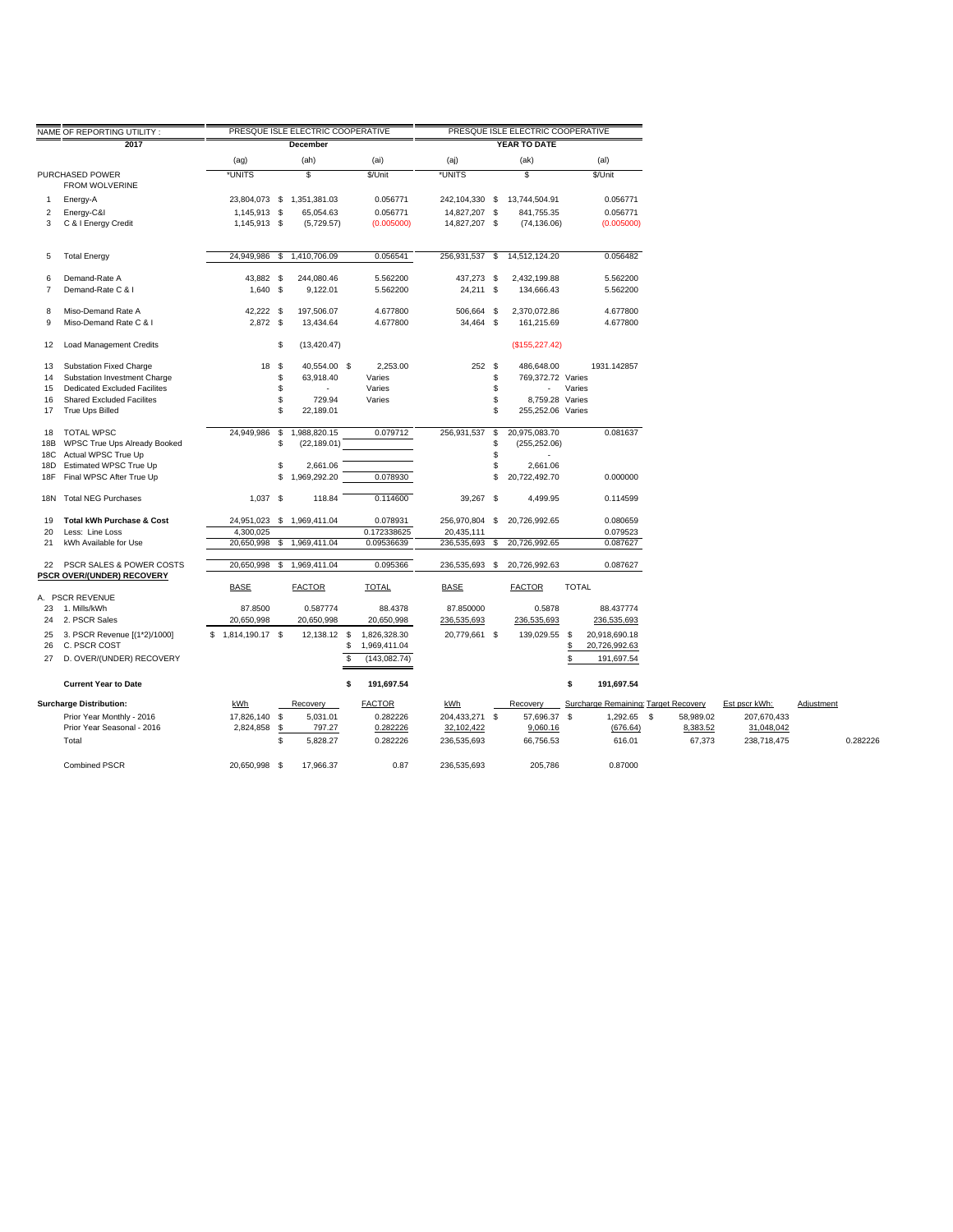## **PRESQUE ISLE ELECTRIC & GAS CO-OP BOARD RESOLUTION MARCH 27, 2018**

# **RESOLUTION 2018-MR-02 2017 ELECTRIC OPERATIONS TIMES INTEREST EARNED RATIO (TIER) ANALYSIS**

**WHEREAS,** PIE&G transitioned to member-regulation with an effective date of September 23, 2012 thus providing that its electric rates, charges, accounting standards, billing practices, and terms and conditions of service are under authority of the board of directors and not the Michigan Public Service Commission (MPSC); and

**WHEREAS,** PIE&G has established Board Policy No. 307 – Energy Rate Design, which requires energy rates be developed and implemented to generate margins adequate to meet annual lender requirements and the Cooperative's long-term financial objectives; and

**WHEREAS,** PIE&G was authorized by the MPSC to employ the Times Interest Earned Ratio (TIER) Analysis rate setting mechanism when regulated by the Commission and continues to do so in order to satisfy the requirements of Board Policy No. 307; and

**WHEREAS,** the TIER rate setting mechanism provides that margins are adequate and there is no need to adjust revenue for a TIER range of 1.60 to 2.20, and PIE&G's management has reviewed with the Board of Directors and established that the TIER calculation for the 2017 operating year indicates an adjusted TIER of 1.60.

**NOW BE IT HEREBY RESOLVED** that the PIE&G Board of Directors accepts management's 2017 ELECTRIC TIER analysis that indicates an adjusted TIER of 1.60 and no adjustment in revenue is required.

## **CERTIFICATION**

I, Sandra Borowicz, Secretary of the Board of Directors of Presque Isle Electric & Gas Co-op, do hereby certify that the above is a true and correct copy of a resolution adopted at a special meeting of the Board of Directors of Presque Isle Electric & Gas Co-op held on March 27, 2018.

By: \_\_\_\_\_\_\_\_\_\_\_\_\_\_\_\_\_\_\_\_\_\_\_\_\_\_\_\_\_

Sandra Borowicz, Secretary

Dated:  $\Box$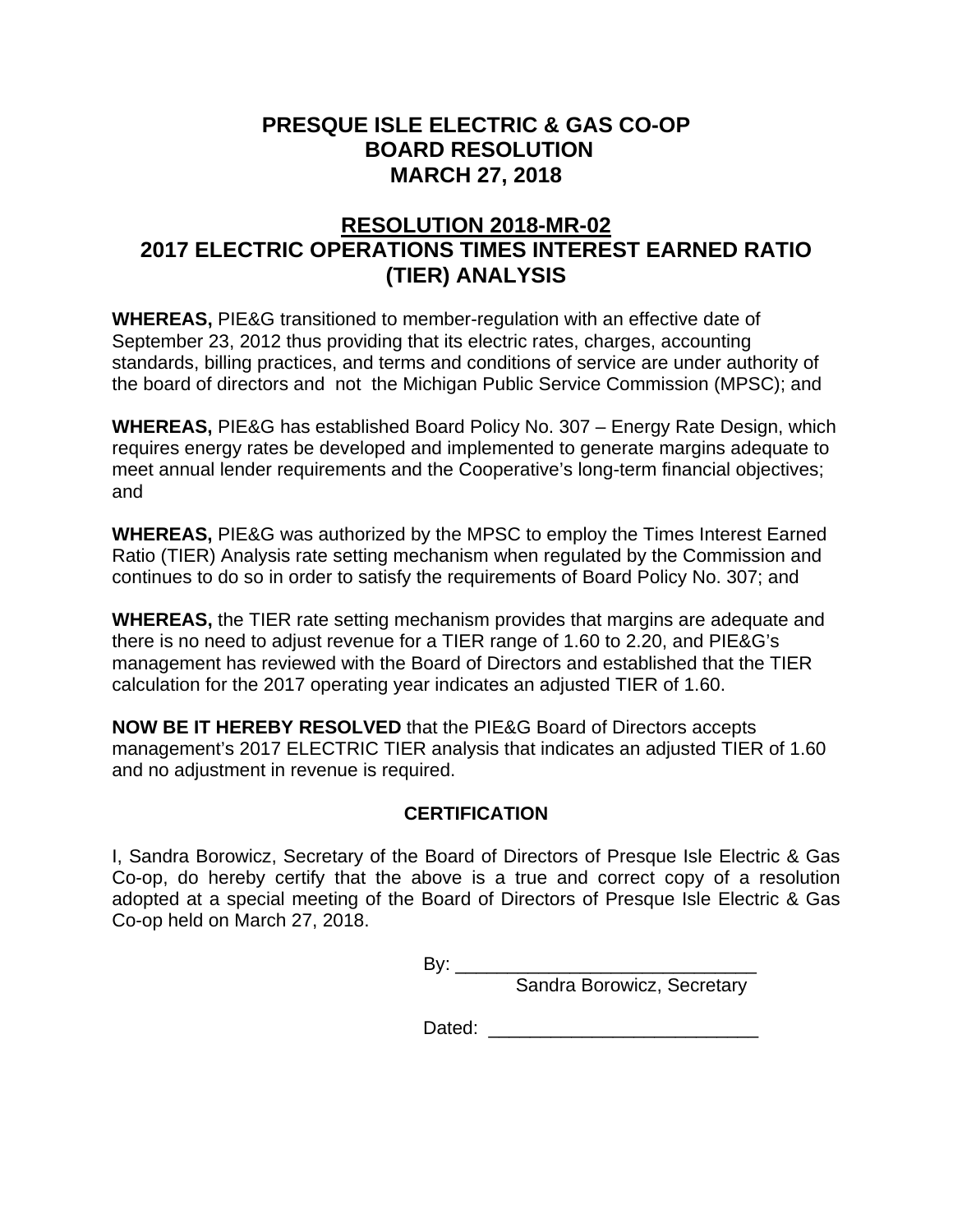Presque Isle Electric & Gas Co-op **Exhibit A-2** 

 $\overline{a}$ 

Page 1 of 1

#### **TEST YEAR MARGINS AND INTEREST**

#### **12 MONTHS ENDED DECEMBER 31, 2017**

|                   | <b>Operating Margins</b>  | <b>Total Margins</b> | Interest       |
|-------------------|---------------------------|----------------------|----------------|
| December 31, 2017 | $$1,076,287$ <sup>1</sup> | $$2,584,106^2$       | $$1,587,376^3$ |

<sup>1</sup>From December 2017 Form 7, Part 1A, line 20, *Patronage Capital and Operating Margins*.

<sup>2</sup> From December 2017 Form 7, Part 1A, line 28, *Patronage Capital.* 

 $\mathbf{3}$ 3 From December 2017 Form 7, Part 1A, line 15, *Interest on Long Term Debt*.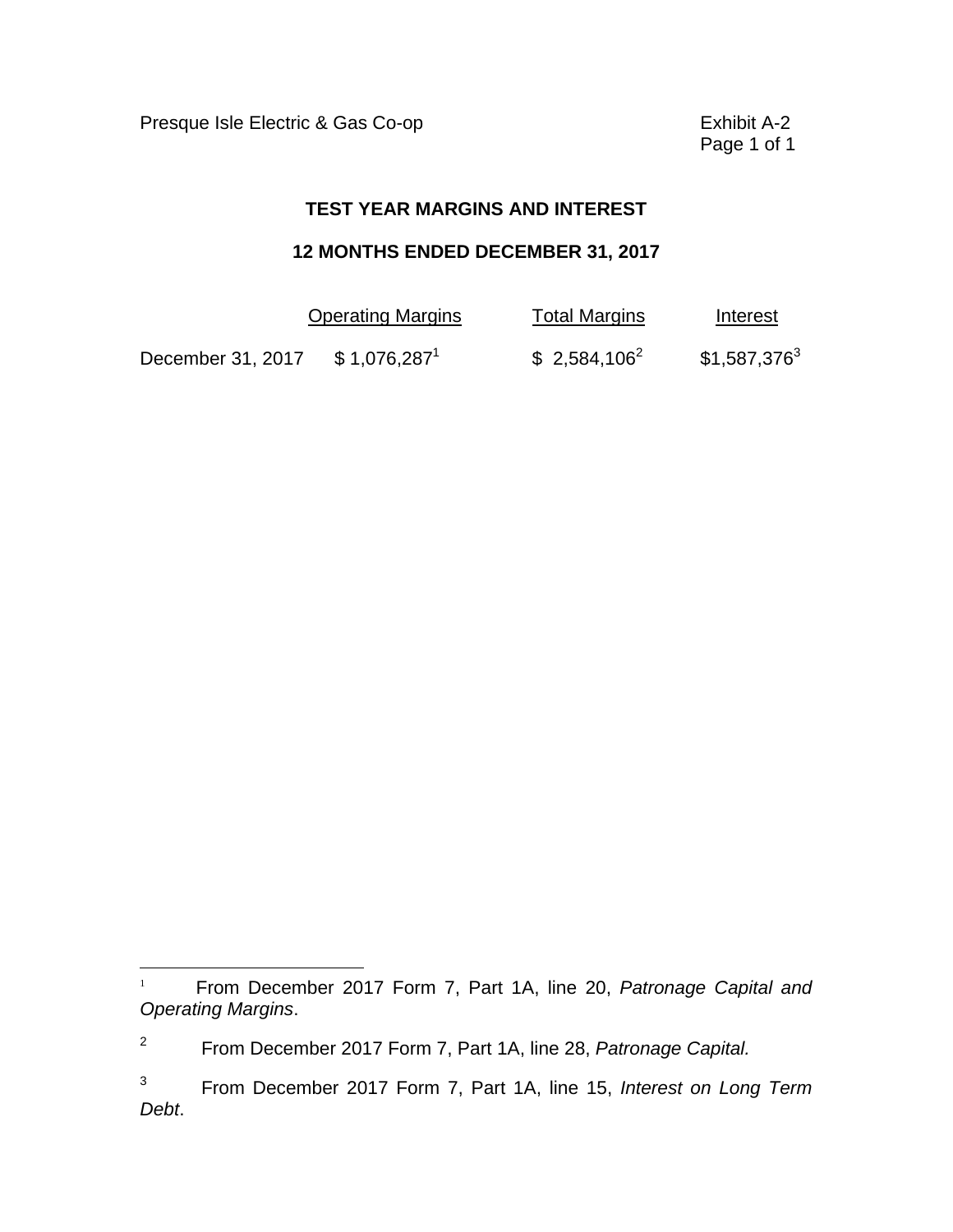Presque Isle Electric & Gas Co-op **Exhibit A-3**  Page 1 of 2 **ADJUSTED TOTAL MARGINS**  Step One: Unadjusted Total Margins  $$2,584,106^4$ Step Two: Add Back Net Loss From Equity Investments  $\frac{1}{2}$  114,321<sup>5</sup> Less G&T Capital Credits Allocated/Not Paid  $$6 \quad 1.340.933$ <sup>6</sup> Less Other Capital Credits Allocated/Not Paid  $$6.681$ <sup>7</sup> (continued on next page)

 $\overline{4}$ 4 From Exhibit A-2.

5 5 From December 2017 Form 7, page 1, column (b), line 23, "Income (Loss) from Equity Investments" includes a \$114,321 loss on disposition of utility plant. Accounts 421.10 and 421.20 Gain/(Loss) on Disposition of Utility Plant are to be removed from Total Margins. When that is done, Total Margins increase by \$114,321.

6 6 From December 2017 Form 7, page 1, column (b), line 25a, *"Generation and Transmission Capital Credits"* + Line 25b, "*G&T Capital Credits – PSDFC".* 

 $\overline{7}$ 7 From December 2017 Form 7, page 1, column (b), line 26, *"Other Capital Credits and Patronage Dividends"*, i.e. \$199,893 less \$143,212. The \$143,212 is comprised of the following declared and paid other capital credits or patronage dividends.

| <b>NRUCFC</b> | 68,030  |
|---------------|---------|
| <b>COBANK</b> | 263     |
| <b>NISC</b>   | 5,656   |
| <b>CRC</b>    | 657     |
| <b>RESCO</b>  | 68,607  |
| Total         | 143,212 |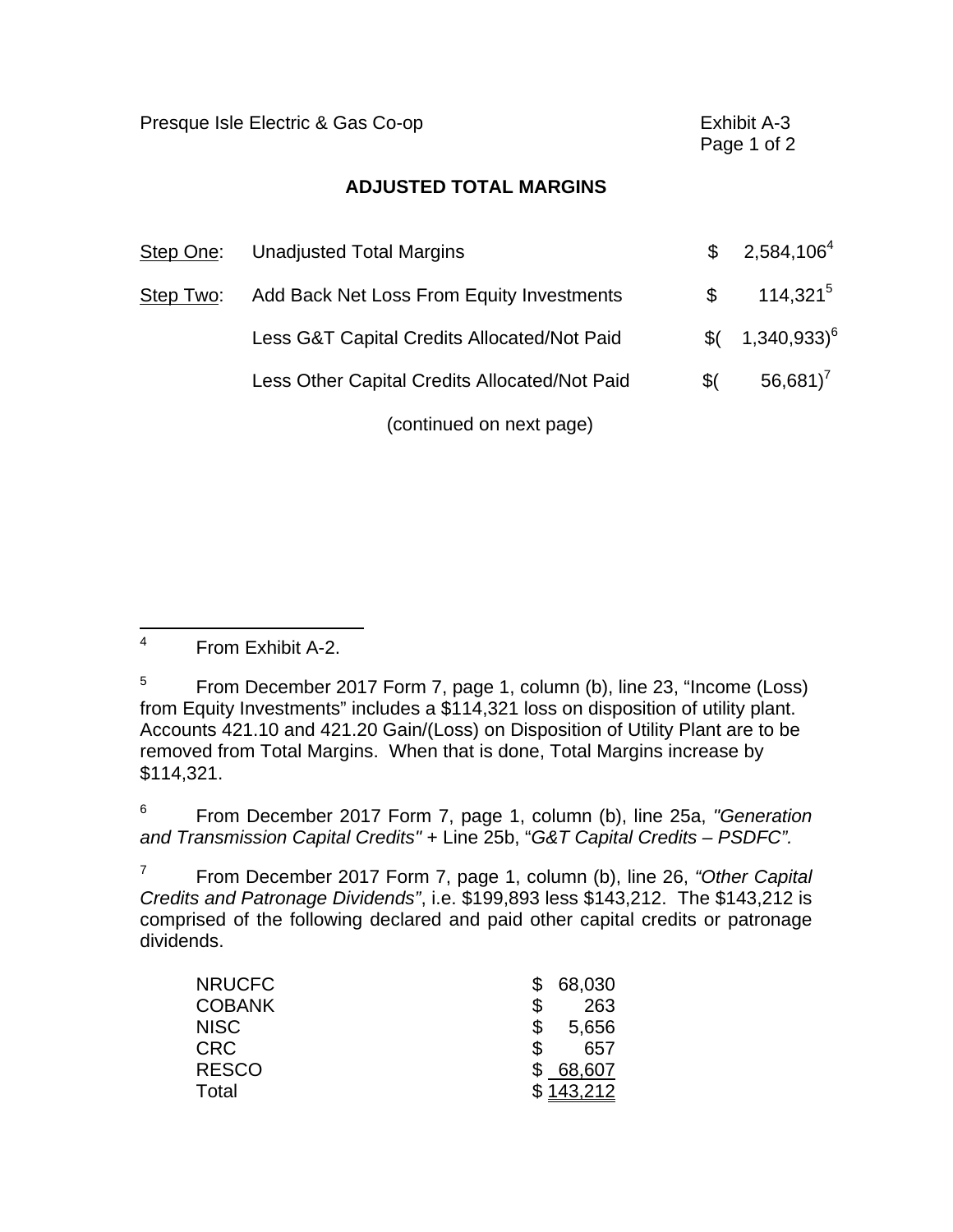| Presque Isle Electric & Gas Co-op                               | Exhibit A-3<br>Page 2 of 2 |
|-----------------------------------------------------------------|----------------------------|
| <b>ADJUSTED TOTAL MARGINS</b><br>(continued from prior page)    |                            |
| Step Three: Add: Issued Capital Credits/Past Years' Allocations | \$1,503,119                |
| Less General Capital Credit Retired to Members                  | 716,459)<br>\$(            |
| Step Four: Less Member Remaining Capital Credits Retired        | $$(1,135,047)^8$           |
| <b>Adjusted Total Margins</b>                                   | 952,426                    |

 $\overline{a}$ 

 $8$  Presque Isle actually retired remaining capital credits in the amount of \$1,911,735 however, the reduction allowed in Step 4 cannot be used to reduce the Adjusted TIER below the floor of 1.60.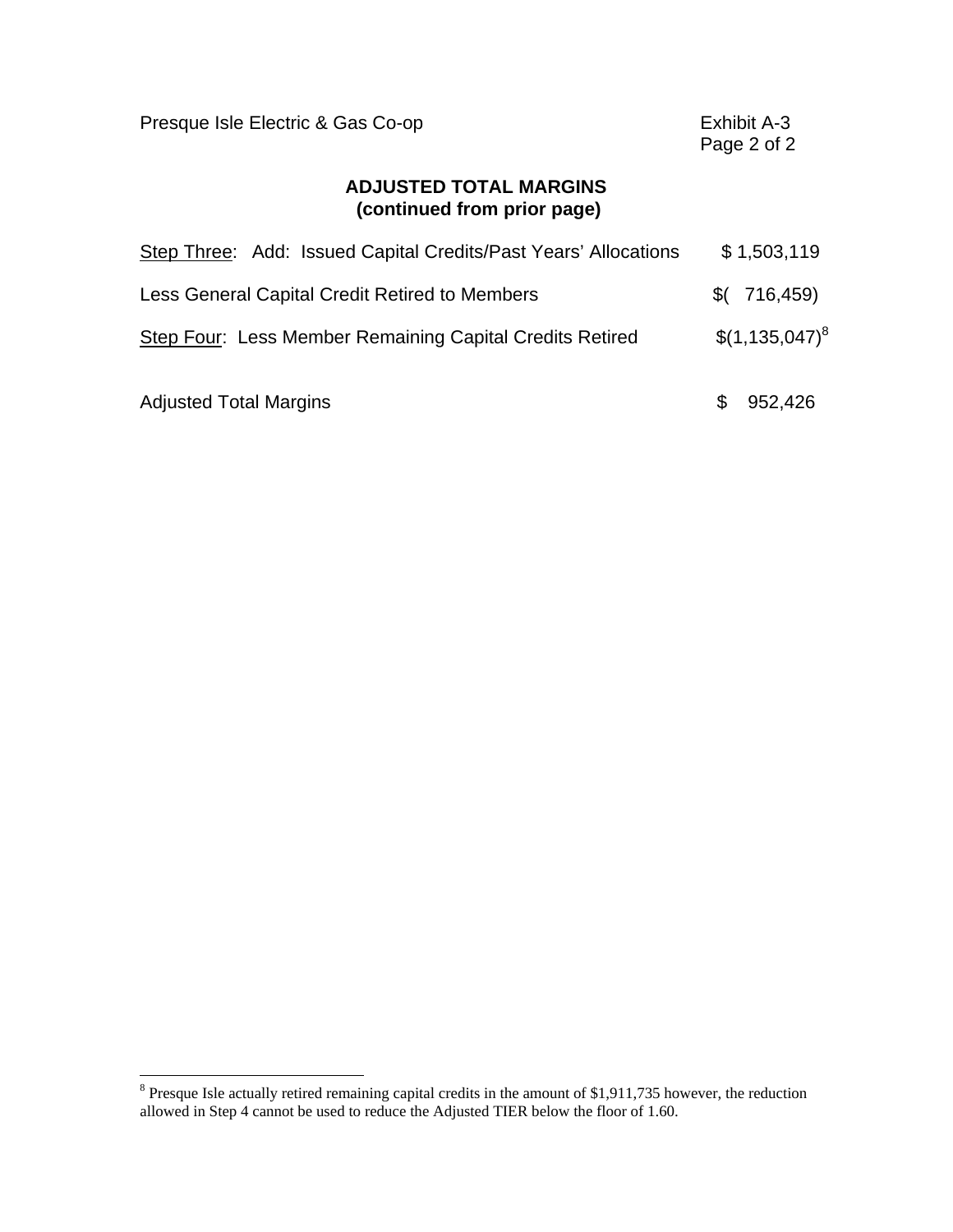Presque Isle Electric & Gas Co-op **Exhibit A-4** 

Page 1 of 1

## **CALCULATION OF REQUIRED TIER REVISION**

1.8 TIER = Necessary Margin + Interest **Interest** 

Interest  $= $1,587,376^9$ 

1.8 TIER = Necessary Margin  $+$  \$1,587,376 Interest \$1,587,376 Interest

Necessary Margins  $= $1,269,901$ 

Target TIER:

1.8 TIER = \$1,269,901 Necessary Margin + \$1,587,376 Interest \$1,587,376 Interest

Actual Adjusted Total TIER:

 $TIER = $952,426^{10} + $1,587,376$  Interest = 1.60 TIER \$1,587,376 Interest

Based on Adjusted Total TIER of 1.60, no increase is required.

 $\overline{a}$ 9 From Exhibit A-2.

 $10<sub>1</sub>$ From Exhibit A-3.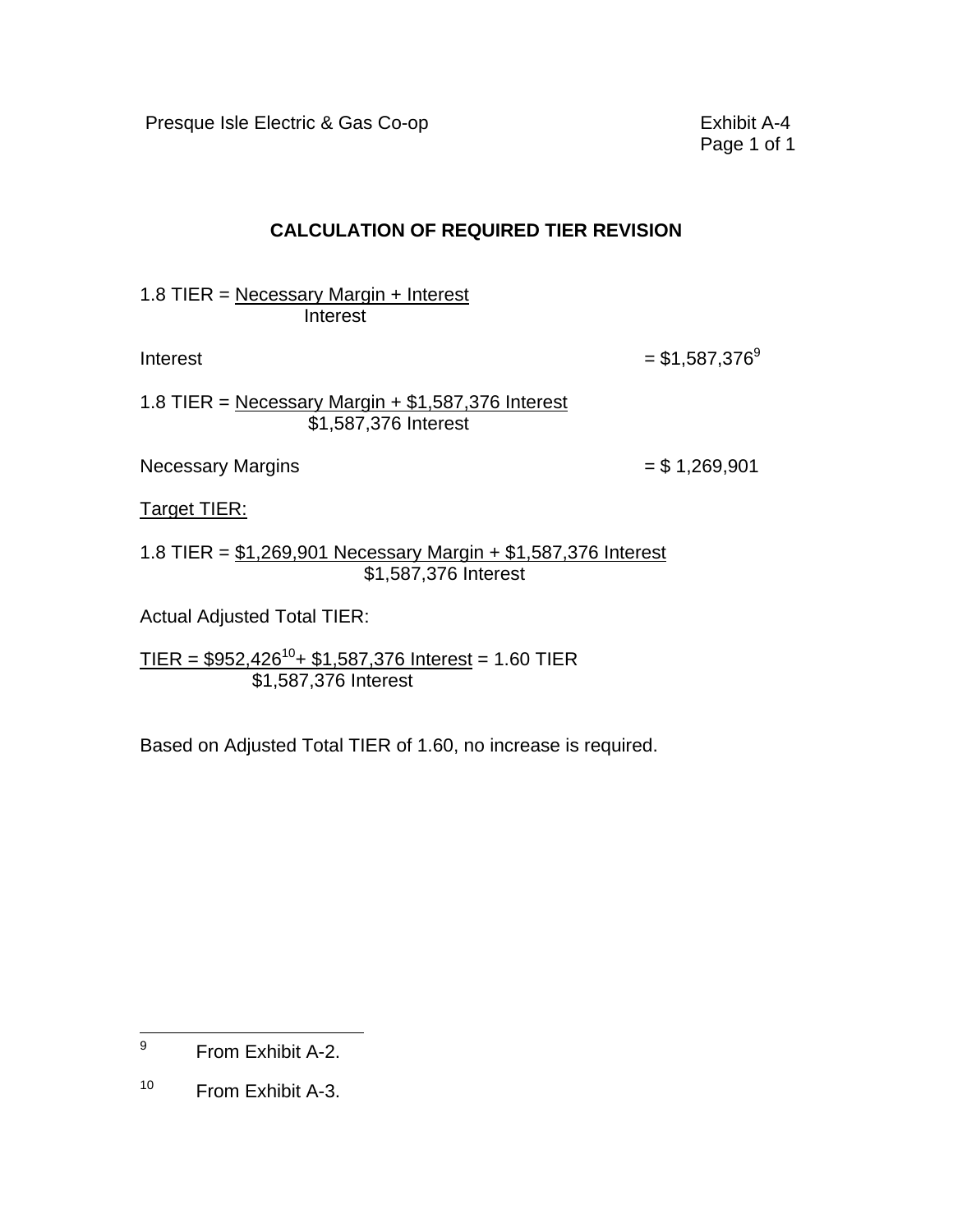#### **RECONCILIATION OF OPERATING AND TOTAL MARGINS**

#### Line No.

| 1                         | <b>Operating Margins</b>                                |                             | $$1,076,287$ <sup>11</sup> |
|---------------------------|---------------------------------------------------------|-----------------------------|----------------------------|
| $\overline{2}$<br>3<br>3. | Other Income                                            |                             |                            |
|                           | a. Non Operating Margins - Interest                     | \$<br>69,171 <sup>12</sup>  |                            |
|                           | b. Income from Equity Investments                       | \$<br>$(102, 178)^{13}$     |                            |
|                           | c. Non Operating Margins – Other                        | \$<br>$0^{14}$              |                            |
|                           | d. G&T Capital Credits                                  | \$<br>1,340,93315           |                            |
|                           | <b>Other Capital Credits and</b><br>Patronage Dividends | \$<br>199,893 <sup>16</sup> |                            |
|                           | <b>Total Additions to Operating Margins</b>             |                             | \$1,507,819                |
| 4                         | <b>Total Margins</b>                                    |                             | \$2,584,106                |

 $\overline{a}$ From Exhibit A-2.

 $12<sup>°</sup>$ 12 From December 2017 Form 7, Part 1A, line 21, "*Non Operating Margins – Interest".* 

 $13$ 13 From December 2017 Form 7, Part 1A, line 23, "*Income(Loss) from Equity Investments".* 

 $14$ 14 From December 2017 Form 7, Part 1A, line 24, *"Non Operating Margins – Other".* 

15 <sup>15</sup>From December 2017 Form 7, Part 1A, line 25b, "*G&T Capital Credits - PSDFC"*.

16 16 From December 2017 Form 7, Part 1A, line 26, "*Other Capital Credits and Patronage Dividends"*.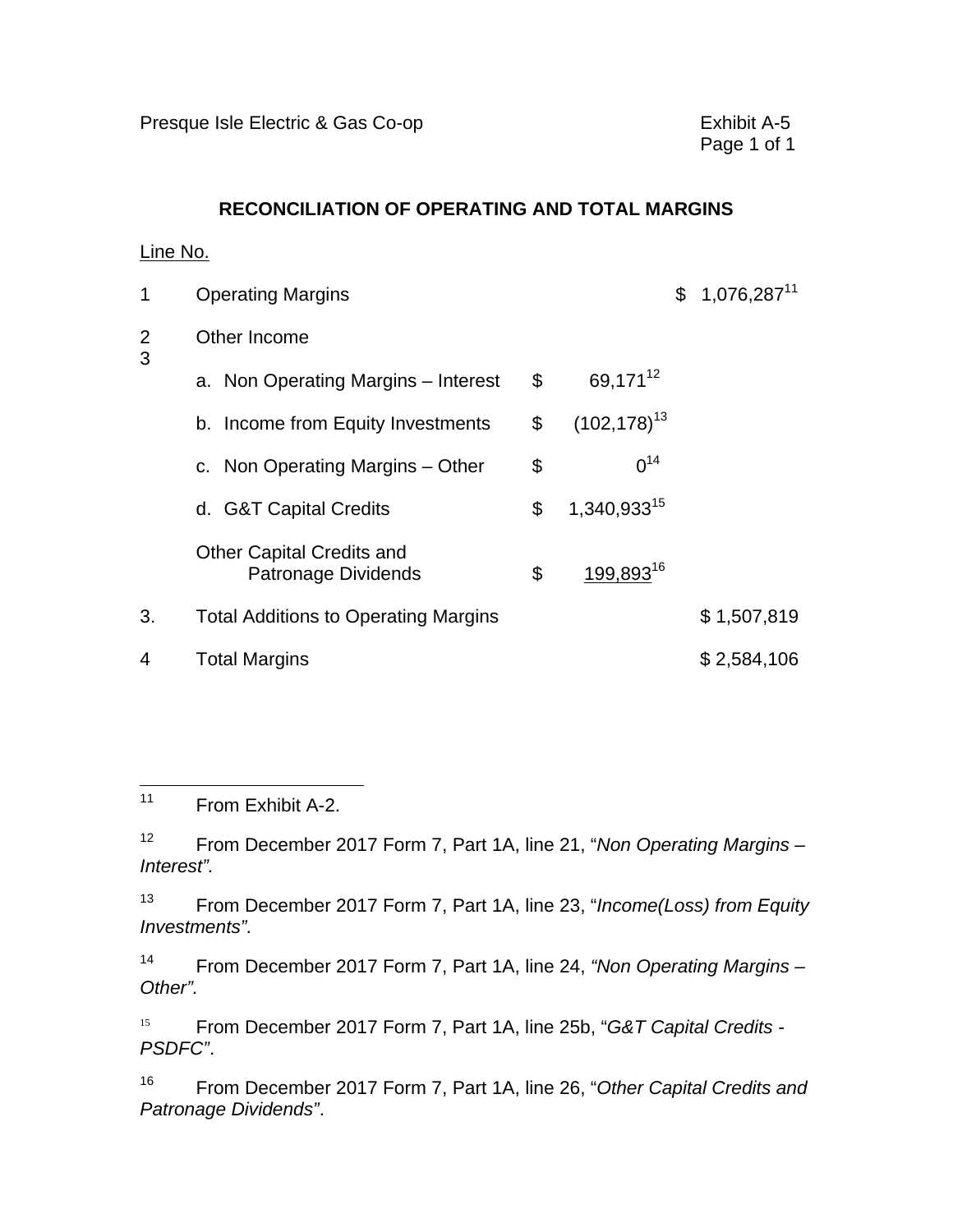## **CALCULATION OF REQUIRED AND REQUESTED INCREASE**

#### Line No.

 $\overline{a}$ 

| $\mathbf{1}$   | Required \$ Increase Per Exhibit A-4 | S | 0.00                      |
|----------------|--------------------------------------|---|---------------------------|
| $\overline{2}$ | 2017 Revenue from Electric Sales     |   | $$34,526,041^{17}$        |
| 3              | Required % Increase                  |   | 0.00%                     |
| 4              | 2017 kWh Sales                       |   | 236,674,960 <sup>18</sup> |
| 5              | Average Mills Per kWh Increase       |   | 0.00 mills per kWh        |

<sup>&</sup>lt;sup>17</sup> From December 2017 Form 7, Page 5, Electric Operations Plant Ratios, Sales & Revenue Report, Year to Date Total Sales of Electric Energy, dollars.

 $18\,$ From December 2017 Form 7, Page 5, Electric Operations Plant Ratios, Sales & Revenue Report, Year to Date Total kWh sold.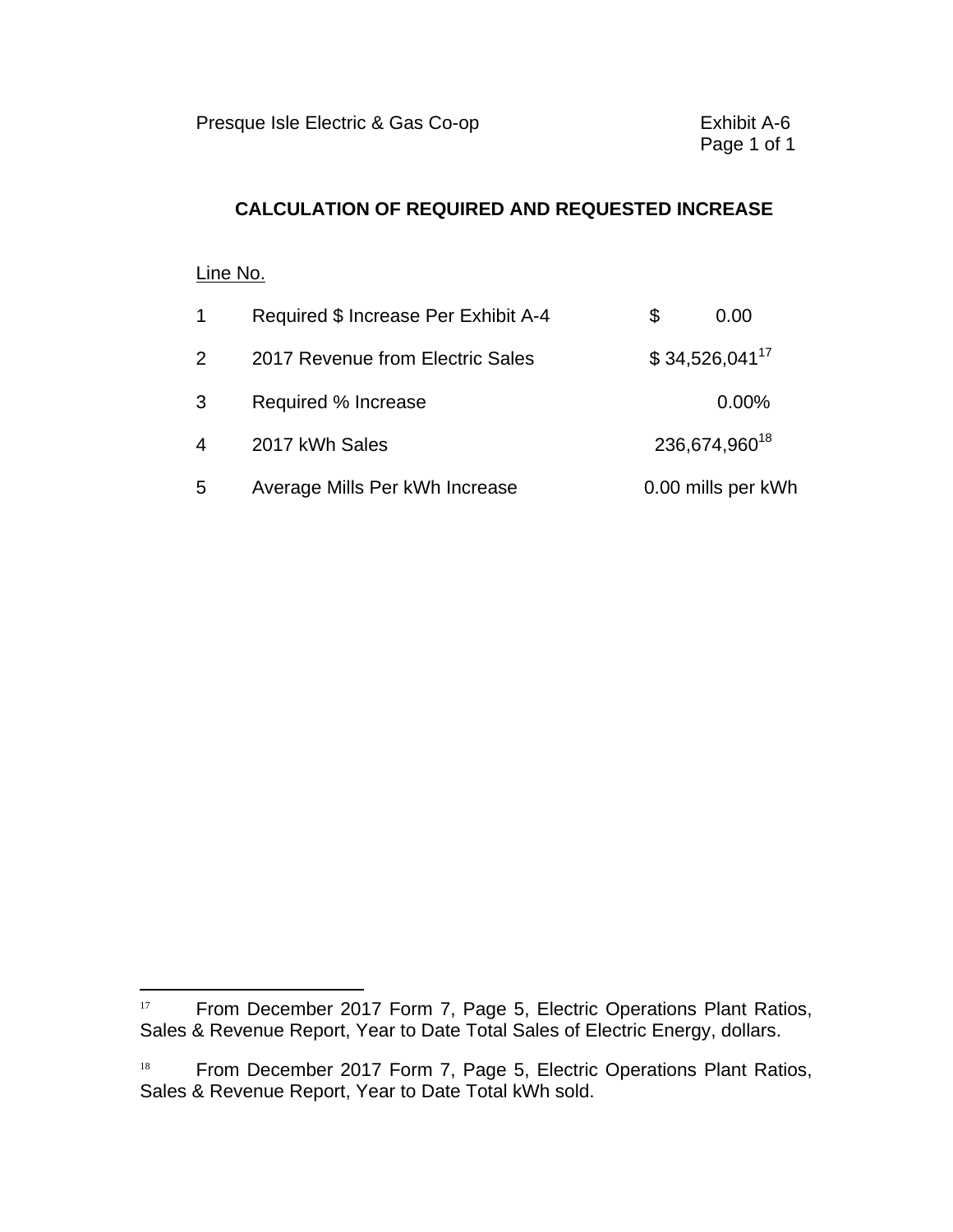19831 M68 Hwy. P.O. Box 308 Onaway, MI 49765 (989) 733-8515 1-800-423-6634 Fax (989) 733-2247

#### **CERTIFICATION**

We hereby certify that the entries in this report are in accordance with the accounts and other records of the system and reflect the status of the system<br>to the best of our knowledge and belief.

Signature of Chief Financial Officer **Date** 

Signature of Chief Executive Officer **Date** 

#### FOR THE PERIOD ENDED DECEMBER 31, 2017 PART 1A - STATEMENT OF ELECTRICAL OPERATIONS

| <b>RUS Form 7</b>     | <b>ITEM</b>                                                        |                | <b>YEAR TO DATE</b>                             |               | <b>THIS MONTH</b> |
|-----------------------|--------------------------------------------------------------------|----------------|-------------------------------------------------|---------------|-------------------|
| Line<br><b>Number</b> |                                                                    | 2016           | 2017                                            | <b>BUDGET</b> |                   |
|                       |                                                                    |                |                                                 |               |                   |
| 1.                    | <b>Operating Revenue - Electric</b>                                | 35,822,664     | 35,617,160                                      | 35,680,914    | 3,233,915         |
| 1.                    |                                                                    |                |                                                 |               |                   |
|                       | <b>Total Revenue</b>                                               | 35,822,664     | 35,617,160                                      | 35,680,914    | 3,233,915         |
|                       |                                                                    |                |                                                 |               |                   |
| 3.                    | Cost of Purchased Energy - Electric                                | 21,112,750     | 20,722,593                                      | 21,164,529    | 1,969,392         |
| 3.                    |                                                                    |                |                                                 |               |                   |
|                       | <b>Total Cost of Energy Sold</b>                                   | 21,112,750     | 20,722,593                                      | 21,164,529    | 1,969,392         |
|                       |                                                                    |                |                                                 |               |                   |
|                       | <b>Gross Revenues</b>                                              | 14,709,914     | 14,894,568                                      | 14,516,385    | 1,264,522         |
| 5.                    | Distribution Expense - Operation                                   | 1,148,982      | 1,056,367                                       | 1,133,754     | 46,224            |
| 6.                    | Distribution Expense - Maintenance                                 | 3.663.726      | 3,593,859                                       | 4,113,738     | 382.624           |
| 7.                    | <b>Consumer Accounts Expense</b>                                   | 1,474,830      | 1,377,122                                       | 1,670,117     | 91,344            |
| 8.                    | <b>Customer Service and Informational Expens</b>                   | 642,002        | 803,051                                         | 650,892       | 62,078            |
| 10.                   | Administrative and General Expense                                 | 1,493,505      | 1,485,628                                       | 1,587,038     | 77,472            |
|                       | <b>Total Operation &amp; Maintenance Expense</b>                   | 8,423,046      | 8,316,027                                       | 9,155,539     | 659,742           |
| 12.                   | Depreciation & Amortization Expense                                | 2,978,343      | 3,019,129                                       | 3,133,005     | 252.687           |
| 13.                   | Tax Expense - Property & Gross Receipts                            | 859,703        | 873,652                                         | 872,490       | 88,384            |
| 14.                   | Tax Expense - Other                                                | 1.678          | 1,052                                           | 1.733         | (1)               |
| 15.                   | Interest on Long-Term Debt                                         | 1,531,782      | 1,587,376                                       | 1,768,441     | 132,721           |
| 17.                   | Interest Expense - Other                                           | 73,843         | 20,045                                          | 86,875        | 237               |
| 18.                   | <b>Other Deductions</b>                                            | 172            | 1,000                                           | $\Omega$      | $\Omega$          |
|                       | <b>Total Cost of Operations</b>                                    | 13,868,568     | 13,818,280                                      | 15,018,083    | 1,133,770         |
| 20.                   | Patronage Capital & Operating Margins                              | 841,346        | 1,076,287                                       | (501, 698)    | 130,752           |
| 21.                   | Non-Operating Margins - Interest                                   | 51,180         | 69,171                                          | 53,629        | 1,368             |
| 23.                   | Income (Loss) from Equity Investments                              | (223, 192)     | (102, 178)                                      | (325, 241)    | 509               |
| 24.                   | Non-Operating Margins - Other                                      | $\mathbf 0$    | $\mathbf 0$                                     | 0             | $\mathbf 0$       |
| 25.a                  | Generation and Transmission Capital Credits                        | 1,908,599      | 1,340,933                                       | 1,300,000     | 1,340,933         |
| 25.b                  | G & T Capital Credits - PSDFC                                      | 0              | 0                                               | 0             | 0                 |
| 26.                   | Other Capital Credits and Patronage Divider                        | 188,927        | 199,893                                         | 238,541       | 19,282            |
| 27.<br>28.            | Extraordinary Items See attached sheet<br><b>Patronage Capital</b> | 0<br>2,766,860 | 0<br>2,584,106                                  | 0<br>765,231  | 0<br>1,492,844    |
|                       |                                                                    |                |                                                 |               |                   |
|                       | Net T.I.E.R.                                                       | 2.72           | 2.61                                            |               |                   |
|                       | Operating T.I.E.R.                                                 | 1.52           | 1.67                                            |               |                   |
|                       |                                                                    |                |                                                 |               |                   |
|                       |                                                                    |                | PART 2A - DATA ON ELECTRICAL DISTRIBUTION PLANT |               |                   |
|                       | <b>ITEM</b>                                                        |                | YEAR TO DATE                                    |               |                   |
|                       |                                                                    |                |                                                 | 2016          | 2017              |
|                       | 1. New Services Connected                                          |                |                                                 | 187           | 213               |
|                       | 2. Services Retired                                                |                |                                                 | 95            | 88                |
|                       | 3. Total Services in Place                                         |                |                                                 | 35,616        | 35,780            |
|                       | 4. Idle Services (Excl Seasonal)                                   |                |                                                 | 2,311         | 2,312             |
|                       | 5. Miles Distribution - Overhead                                   |                |                                                 | 3,837         | 3,838             |
|                       | 6. Miles Distribution - Underground                                |                |                                                 | 1,040         | 1,051             |
| 7.                    | Total Miles Energized $(5 + 6)$                                    |                |                                                 | 4,877         | 4,890             |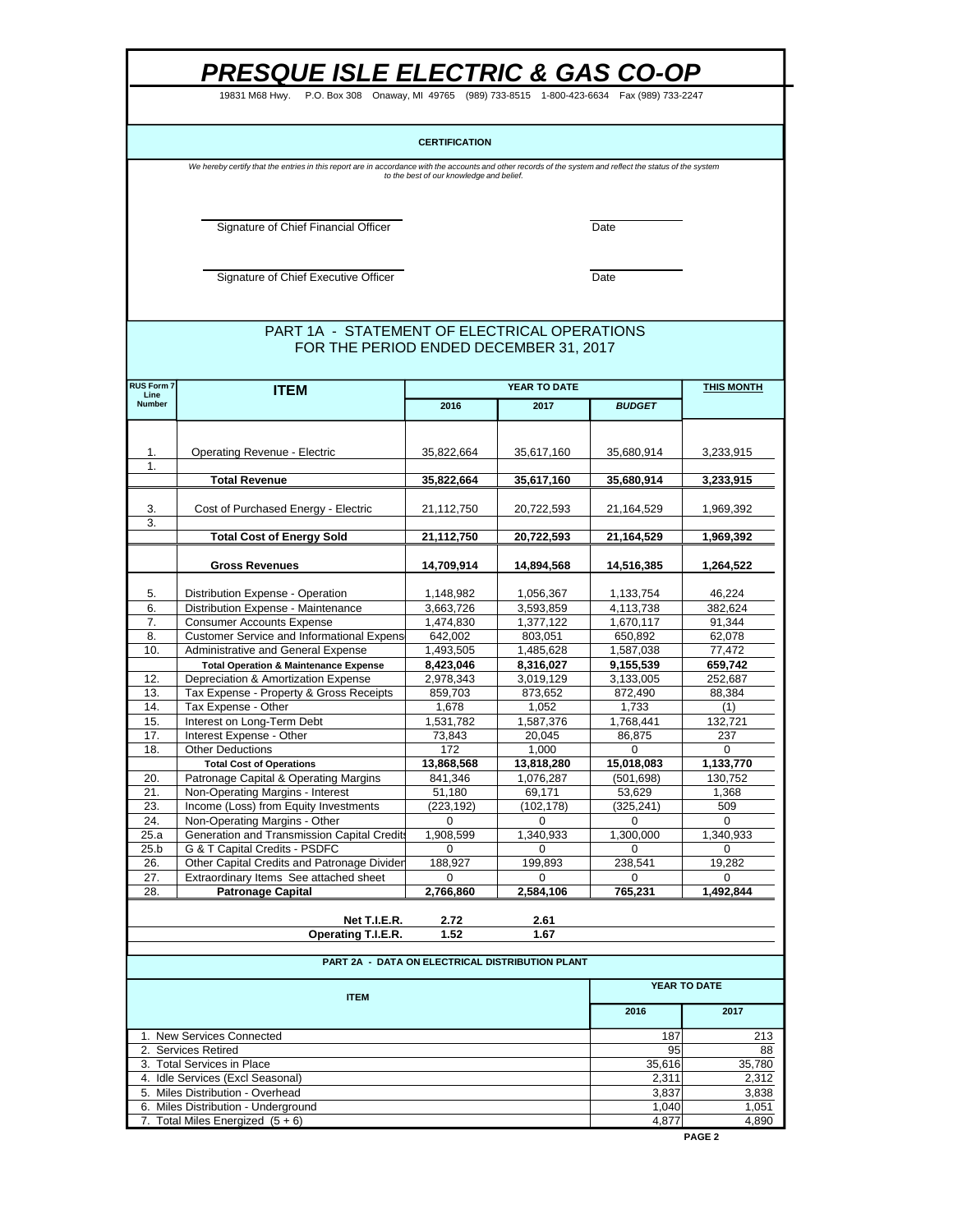19831 M68 Hwy. P.O. Box 308 Onaway, MI 49765 (989) 733-8515 1-800-423-6634 Fax (989) 733-2247

|                |                                                                                                   | <b>PART 3 - COMBINED BALANCE SHEET</b><br>AS OF DECEMBER 31 2017 |                |                                                                                                              |                        |
|----------------|---------------------------------------------------------------------------------------------------|------------------------------------------------------------------|----------------|--------------------------------------------------------------------------------------------------------------|------------------------|
| RUS Form 7     |                                                                                                   |                                                                  | RUS Form 7     |                                                                                                              |                        |
| Line<br>Number | <b>ASSETS AND OTHER DEBITS</b>                                                                    |                                                                  | Line<br>Number | <b>LIABILITIES AND OTHER CREDITS</b>                                                                         |                        |
| 1a.            | Utility Plant in Service - Electric                                                               | 106,721,777                                                      | 30a.           | Memberships - Electric                                                                                       | 253,020                |
| 1 <sub>b</sub> | Utility Plant in Service - Gas                                                                    | 33,517,888                                                       | 30b.           | Memberships - Gas                                                                                            | 23,910                 |
| 1.             | Utility Plant in Service - Combined                                                               | 140,239,665                                                      | 30.            | Memberships - Combined                                                                                       | 276,930                |
| 2a.            | Construction Work in Progress - Electric                                                          | 1,145                                                            | 31a.           | Patronage Capital - Electric                                                                                 | 41,093,302             |
| 2b.            | Construction Work in Progress - Gas                                                               | 31,199                                                           | 31b.           | Patronage Capital - Gas                                                                                      | 5,926,264              |
| $\overline{2}$ | Construction Work in Progress - Combined                                                          | 32,344                                                           | 31.            | Patronage Capital - Combined                                                                                 | 47,019,566             |
| За.            | Total Utility Plant (1+2) - Electric                                                              | 106,722,922                                                      | 32a.           | Operating Margins - Prior Years - Electric                                                                   | (253, 082)             |
| 3b.            | Total Utility Plant (1 + 2) - Gas                                                                 | 33,549,086                                                       | 32b.           | Operating Margins - Prior Years - Gas                                                                        | $\Omega$               |
| 3.             | <b>Total Utility Plant - Combined</b>                                                             | 140,272,009                                                      | 32.            | Operating Margins - Prior Years - Combined                                                                   | (253,082)              |
| 4a.            | Accumulated Provision for Depreciation - Electric<br>Accumulated Provision for Depreciation - Gas | 54,425,493                                                       | 33a.           | Operating Margins - Current Year - Electric                                                                  | 1,076,287              |
| 4b.<br>4.      | Accum. Provision for Depreciation - Combined                                                      | 9,311,626<br>63,737,119                                          | 33b.<br>33.    | Operating Margins - Current Year - Gas<br>Operating Margins - Current Year - Combined                        | 471,454                |
| 5а.            | Net Utility Plant (3 - 4) - Electric                                                              | 52,297,430                                                       | 34a.           | Non Operating Margins - Electric                                                                             | 1,547,741<br>1.507.819 |
| 5b.            | Net Utility Plant (3 - 4) - Gas                                                                   | 24,237,460                                                       | 34b.           | Non Operating Margins - Gas                                                                                  | 89,994                 |
| 5.             | Net Utility Plant - Combined                                                                      | 76,534,889                                                       | 34.            | Non Operating Margins - Combined                                                                             | 1,597,812              |
| 7.             | <b>Investments in Subsidiary Companies</b>                                                        | 0                                                                | 35a.           | Other Margins and Equities - Electric                                                                        | 3,082,374              |
| 8.a            | Invest. in Assoc. Org- Patronage Capital - WPC                                                    | 20,486,928                                                       | 35b.           | Other Margins and Equities - Gas                                                                             | 7,174                  |
| 8.b            | Invest. in Assoc. Org- Patronage Capital - Other                                                  | 2.630.927                                                        | 35.            | Other Margins and Equities - Combined                                                                        | 3,089,548              |
| 9.             | Invest. in Assoc. Org. - Other - General Funds                                                    | 4,800                                                            | 36a.           | Total Margins and Equities (30 thru 35) - Electric                                                           | 46,759,720             |
| 10.            | Invest. in Assoc. Org. - Other - Nongeneral Funds                                                 | 1,521,664                                                        | 36b.           | Total Margins and Equities (30 thru 35) - Gas                                                                | 6,518,795              |
| 11.            | Invest. in Economic Development Projects                                                          | $\mathbf 0$                                                      | 36.            | Total Margins and Equities (30 thru 35) - Combined                                                           | 53,278,515             |
| 12.            | Other Investments                                                                                 | $\mathbf 0$                                                      | 37.            | Long Term Debt - RUS (Net)                                                                                   |                        |
| 13.            | <b>Restricted Funds</b>                                                                           | $\Omega$                                                         |                | (Payments-Unapplied \$<br>$-0-$                                                                              | $\mathbf 0$            |
| 14.            | Total Other Property and Investments (6 thru 13)                                                  | 24.644.319                                                       | 38.            | Long Term Debt - RUS - Econ, Dev. (Net)                                                                      | $\Omega$               |
| 15.            | Cash - General Funds                                                                              | 1,447,193                                                        | 39.            | Long Term Debt - Other - RUS Guaranteed                                                                      | 0                      |
| 16.            | Cash - Construction Funds                                                                         | 0                                                                | 40.            | Long Term Debt - Other (Net)                                                                                 | 48,874,610             |
| 17.            | <b>Special Deposits</b>                                                                           | $\mathbf 0$                                                      | 41.            | Total Long Term Debt (37 thru 40)                                                                            | 48.874.610             |
| 18.            | <b>Temporary Investments</b>                                                                      | 1,523,887                                                        | 42.            | <b>Obligations Under Capital Leases</b>                                                                      | 0                      |
| 19.            | Notes Receivable - Net                                                                            | 0                                                                | 43.            | Deferred Compensation                                                                                        | 0                      |
| 20.            | Accounts Receivable - Net Sales of Energy                                                         | 4,374,732                                                        | 44.            | Total Other Non Current Liabilities (42+43)                                                                  | 0                      |
| 21.            | Accounts Receivable - Net Other                                                                   | 273,651                                                          | 45.            | Line of Credit Balance Due                                                                                   | 0                      |
| 22.            | Materials and Supplies - Electric and Other                                                       | 1,460,638                                                        | 46.            | Accounts Payable                                                                                             | 3,318,592              |
| 23.<br>24.     | Prepayments<br>Other Current and Accrued Assets                                                   | 347,401                                                          | 47.<br>48.     | <b>Consumers Deposits</b>                                                                                    | 544.851<br>4.797.694   |
| 25.            | Total Current and Accrued Assets (15 thru 24)                                                     | 0<br>9,427,502                                                   | 49.            | Other Current and Accrued Liabilities<br>Total Current and Accrued Liabilities (45 thru 48)                  | 8,661,137              |
| 26.            | <b>Requlatory Assets</b>                                                                          | $\mathbf 0$                                                      | 50.            | <b>Deferred Credits</b>                                                                                      | 29,244                 |
| 27.            | Other Deferred Debits                                                                             | 236,795                                                          | 51.            | <b>Accumulated Deferred Income Taxes</b>                                                                     | 0                      |
| 28.            | <b>Accumulated Deferred Income Taxes</b>                                                          | O                                                                | 52.            | <b>Total Liabilities and Other Credits</b>                                                                   |                        |
| 29.            | Total Assets and Other Debits (5 + 14 + 25 thru 28)                                               | 110,843,506                                                      |                | (36+41+44+49 thru 51)                                                                                        | 110,843,506            |
|                |                                                                                                   |                                                                  |                | ESTIMATED CONTRIBUTIONS IN AID OF CONSTRUCTION                                                               |                        |
|                |                                                                                                   |                                                                  | 53.            | Balance Beginning of the Year - Electric                                                                     | 21,072,560             |
|                |                                                                                                   |                                                                  | 54.            | Balance Beginning of the Year - Gas                                                                          | 4,461,294              |
|                |                                                                                                   |                                                                  | 55.            | Balance Beginning of the Year - Gas AER                                                                      | 1,054,511              |
|                |                                                                                                   |                                                                  |                | Amount Received This Year (Net) - Electric                                                                   | 580,904                |
|                |                                                                                                   |                                                                  |                | Amount Received This Year (Net) - Gas                                                                        | 199,543                |
|                |                                                                                                   |                                                                  |                | Amount Received This Year (Net) - Gas AER                                                                    |                        |
|                |                                                                                                   |                                                                  |                | Total Contributions in Aid of Construction - Electric                                                        | 21.653.464             |
|                |                                                                                                   |                                                                  |                | Total Contributions in Aid of Construction - Gas                                                             | 4,660,837              |
|                |                                                                                                   | PART 4 - NOTES TO COMBINED FINANCIAL STATEMENTS                  |                | Total Contributions in Aid of Construction - Gas AER                                                         | 1,054,511              |
|                |                                                                                                   |                                                                  |                | THIS SPACE BELOW IS PROVIDED FOR IMPORTANT NOTES REGARDING THE FINANCIAL STATEMENT CONTAINED IN THIS REPORT. |                        |
|                |                                                                                                   |                                                                  |                |                                                                                                              |                        |
|                |                                                                                                   |                                                                  |                |                                                                                                              |                        |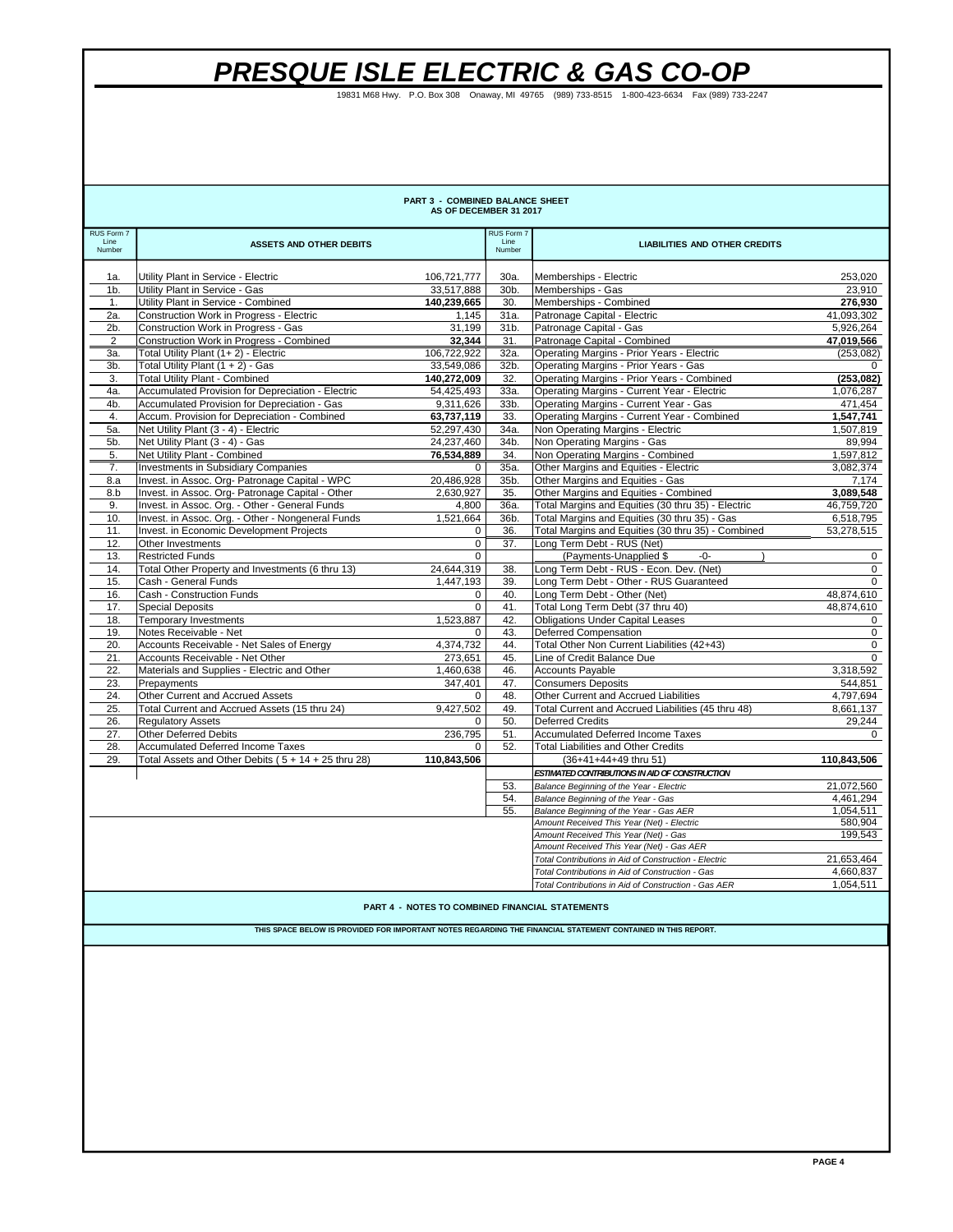19831 M68 Hwy. P.O. Box 308 Onaway, MI 49765 (989) 733-8515 1-800-423-6634 Fax (989) 733-2247

| <b>ELECTRIC OPERATIONS</b><br><b>PLANT RATIOS, SALES &amp; REVENUE REPORT</b><br>FOR THE MONTH ENDING DECEMBER 31, 2017 |            |          |  |  |
|-------------------------------------------------------------------------------------------------------------------------|------------|----------|--|--|
| <b>BALANCE SHEET RATIOS</b>                                                                                             |            |          |  |  |
| Current Assets to Current Liabilities                                                                                   | - Combined | 108.85 % |  |  |
| Margins & Equities as % of Assets                                                                                       | - Combined | 48.07 %  |  |  |
| Long Term Debt as % of Net Utitlity Plant                                                                               | - Combined | 63.86 %  |  |  |
| Long Term Debt as % of Plant                                                                                            | - Combined | 34.84%   |  |  |
| <b>Modified Debt Service Coverage Ratio</b>                                                                             | - Combined | 2.72     |  |  |

#### **CONSUMER SALES AND REVENUE DATA - MONTHLY**

| <b>CLASS OF SERVICE</b>                    | <b>Number Receiving</b><br>Service<br>А. | kWh Sold<br><b>B.</b> | Amount<br>C. | Number of<br><b>Minimum</b><br><b>Bills</b><br>D. |  |
|--------------------------------------------|------------------------------------------|-----------------------|--------------|---------------------------------------------------|--|
| Sales - Residential                        | 17,568                                   | 12,258,956            | 1,713,476    | 967                                               |  |
| Sales - Seasonal                           | 13.510                                   | 2,824,858             | 671,170      | 12,612                                            |  |
| Sales - General Service - Oil              | 469                                      | 482,637               | 61,307       | 42                                                |  |
| Sales - Irrigation                         | 26                                       | 4.887                 | 1.543        | 17                                                |  |
| Sales - General Service                    | 1.472                                    | 2,312,163             | 282,535      | 183                                               |  |
| Sales - Large Power - Oil                  | 9                                        | 131,918               | 14.242       |                                                   |  |
| Sales - Large Power                        | 42                                       | 2,271,568             | 226,912      |                                                   |  |
| Sales - Public Street & Highway Lighting   | 39                                       | 15,249                | 4.023        |                                                   |  |
| <b>Sales - Public Buildings</b>            | 333                                      | 348,762               | 44,581       | 37                                                |  |
| <b>Consumer Sales - PSCR</b>               |                                          |                       | 137,254      |                                                   |  |
| Total Sales of Electric Energy (1 thru 11) | 33.468                                   | 20,650,998            | 3,157,044    | 13.858                                            |  |
| <b>Other Electric Revenue</b>              |                                          |                       | 76,870       |                                                   |  |
| Total (12 + 13)                            |                                          |                       | 3,233,915    |                                                   |  |
| Last Year kWh Sales                        | 33,305                                   | 20,448,521            |              |                                                   |  |

#### **CONSUMER SALES AND REVENUE DATA - YEAR TO DATE**

|                                            | <b>Average Number</b><br><b>Receiving Service</b> | kWh Sold<br>Cumulative | Amount<br>Cumulative |  |
|--------------------------------------------|---------------------------------------------------|------------------------|----------------------|--|
| <b>CLASS OF SERVICE</b>                    | <b>B.</b>                                         | C.                     | D.                   |  |
|                                            |                                                   |                        |                      |  |
| <b>Sales - Residential</b>                 | 17,492                                            | 132,148,680            | 18,876,176           |  |
| Sales - Seasonal                           | 13,497                                            | 32,095,831             | 7,746,692            |  |
| Sales - General Service - Oil              | 469                                               | 4,908,048              | 639,090              |  |
| Sales - Irrigation                         | 26                                                | 127.818                | 22.710               |  |
| <b>Sales - General Service</b>             | 1,455                                             | 30,689,153             | 3,688,508            |  |
| Sales - Large Power - Oil                  | 9                                                 | 1.517.202              | 164,180              |  |
| Sales - Large Power                        | 41                                                | 30.267.390             | 3,028,008            |  |
| Sales - Public Street & Highway Lighting   | 39                                                | 269.261                | 55,628               |  |
| <b>Sales - Public Buildings</b>            | 333                                               | 4,512,310              | 566,165              |  |
| <b>Consumer Sales - PSCR</b>               |                                                   |                        | (258, 454)           |  |
| Total Sales of Electric Energy (1 thru 11) | 33.361                                            | 236,535,693            | 34,528,702           |  |
| <b>Other Electric Revenue</b>              |                                                   |                        | 1,088,458            |  |
| Total (12 + 13)                            |                                                   |                        | 35,617,160           |  |
| Last Year kWh Sales                        |                                                   | 239,756,252            |                      |  |
|                                            | <b>KWH AND KWH STATISTICS</b>                     |                        |                      |  |
| <b>ITEM</b>                                |                                                   | <b>THIS MONTH</b>      | YEAR-TO-DATE         |  |
| 1. kWh Purchased                           |                                                   | 24.949.986             | 256,931,537          |  |
|                                            |                                                   |                        |                      |  |

| 11. kWh Purchased                                 | 24.949.986 | 256.931.537 |
|---------------------------------------------------|------------|-------------|
| 2. Interchange kWh-Net                            | 1.037      | 39.267      |
| 3. Total kWh $(1 + 2)$                            | 24,951,023 | 256.970.804 |
| 4. Total kWh-Sold                                 | 20.650.998 | 236.535.693 |
| 5. Office Use - **For Information Purposes Only** | 22.204     | 263.909     |
| <b>6. Total Unaccounted for</b>                   |            |             |
| $(3 - 4)$                                         | 4.301.062  | 20.474.378  |
| 7. Percent System Loss (6/3)x100                  | 17.24      | 7.97        |
| 8. Maximum Demand (kw)                            | 45.522     | 45.522      |
| 9. Month When Maximum                             |            |             |
| <b>Demand Occured</b>                             |            | 12          |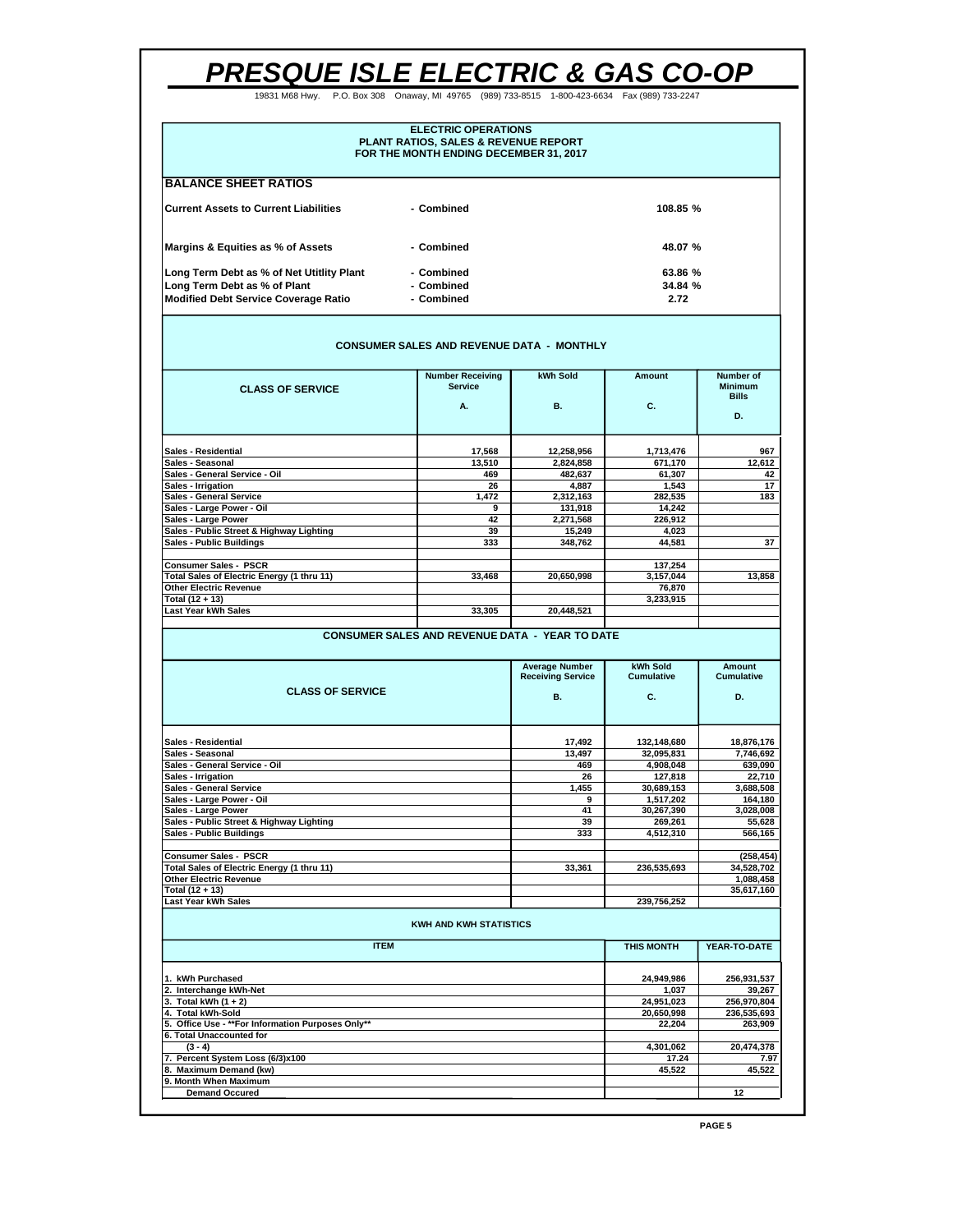19831 M68 Hwy. P.O. Box 308 Onaway, MI 49765 (989) 733-8515 1-800-423-6634 Fax (989) 733-2247

## **STATISTICAL INFORMATION FOR THE MONTH ENDING DECEMBER 31, 2017**

|                                                                                                                               | <b>THIS YEAR</b>             | <b>LAST YEAR</b>      |
|-------------------------------------------------------------------------------------------------------------------------------|------------------------------|-----------------------|
| 1. KWHRS Sold Per Consumer:<br>a. For the Month<br>b. Year to Date                                                            | 617<br>591                   | 614<br>599            |
|                                                                                                                               |                              |                       |
| 2. Average Monthly Bill<br>Average Residential Bill                                                                           | 94.33<br>97.53               | 100.48<br>95.36       |
| 3. Average Bill:<br>a. Year To Date                                                                                           | 86.25                        | 87.55                 |
| b. YTD Residential                                                                                                            | 89.93                        | 89.40                 |
| 4. Cost Per KWHR Purchased<br>a. This Month Mills                                                                             | 78.93                        | 90.54                 |
| b. Year to Date Mills                                                                                                         | 80.64                        | 81.23                 |
| 5. Revenue Per KWHR Sold:<br>a. This Month Mills                                                                              | 152.88                       | 163.66                |
| b. Year to Date Mills                                                                                                         | 145.98                       | 146.21                |
| 6. Power Cost Adjustment<br>a. This Month                                                                                     | 0.000870                     | $-0.001310$           |
| 7. Number of New Members - Electric                                                                                           | 68                           | 77                    |
| Number of Transferred Members Added - Electric<br>7. Number of New Members - Gas<br>Number of Transferred Members Added - Gas | 1411<br>47<br>151            | 1230<br>40<br>161     |
|                                                                                                                               |                              |                       |
| 8. Security Lights Billed                                                                                                     | 1945                         | 2040                  |
| 9. Regular Payroll - Hours<br>Overtime Payroll - Hours                                                                        | 12,198.50<br>1,995.50        | 12,753.00<br>1,662.75 |
| <b>Total Payroll</b>                                                                                                          | 14,194.00                    | 14,415.75             |
| 10. Number of Employees<br>Full Time<br>Temporary                                                                             | 71<br>6                      | 70<br>5               |
| 11. Principal Paid To CFC-YTD<br>Interest Paid To CFC-YTD                                                                     | 1,621,675.15<br>2,435,745.78 | 1,500,367.85          |
|                                                                                                                               |                              | 2,348,025.05          |
| 12. Interest Paid on Line of Credit - YTD                                                                                     | 24,143.47                    | 89,077.69             |
|                                                                                                                               |                              |                       |

**PAGE 7**